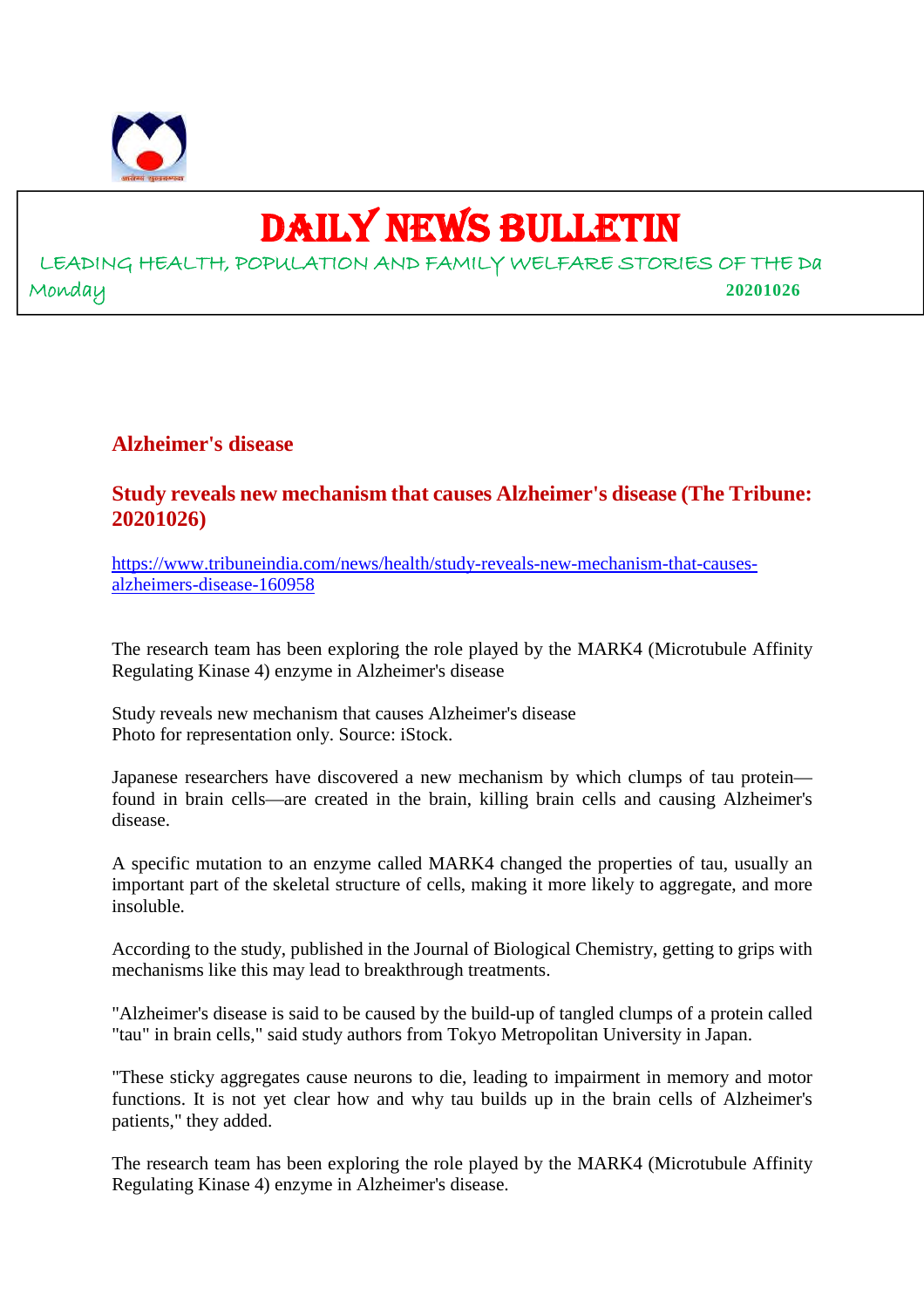When everything is working normally, the tau protein is an important part of the structure of cells or the cytoskeleton.

"To keep the arms of the cytoskeleton or microtubules constantly building and disassembling, MARK4 actually helps tau detach from the arms of this structure," the authors wrote.

Problems start when a mutation occurs in the gene that provides the blueprint for making MARK4.

Previous work had already associated this with an increased risk of Alzheimer's, but it was not known why this was the case.

The team artificially introduced mutations into transgenic Drosophila fruit flies that also produce human tau, and studied how the proteins changed in vivo.

They discovered that this mutant form of MARK4 makes changes to the tau protein, creating a pathological form of tau.

Not only did this "bad" tau have an excess of certain chemical groups that caused it to misfold, they also found that it aggregated much more easily and were no longer soluble in detergents.

This made it easier for tau to form the tangled clumps that cause neurons to degenerate.

MARK4 has also been found to cause a wide range of other diseases which involve the aggregation and buildup of other proteins.

That's why the team's insights into tau protein build-up may lead to new treatments and preventative measures for an even wider variety of neurodegenerative conditions, the study noted. IANS

#### **Vitamin D, B12**

#### **Supplements without checking Vitamin D, B12 levels can be unsafe (The Tribune: 20201026)**

https://www.tribuneindia.com/news/health/supplements-without-checking-vitamin-d-b12 levels-can-be-unsafe-160945

It revealed that about 70 percent of patients were with Vitamin D deficiency and 53 percent lacked Vitamin B12. Almost 15 percent of patients were taking self-dietary supplements for vitamin

Supplements without checking Vitamin D, B12 levels can be unsafe Photo for representation only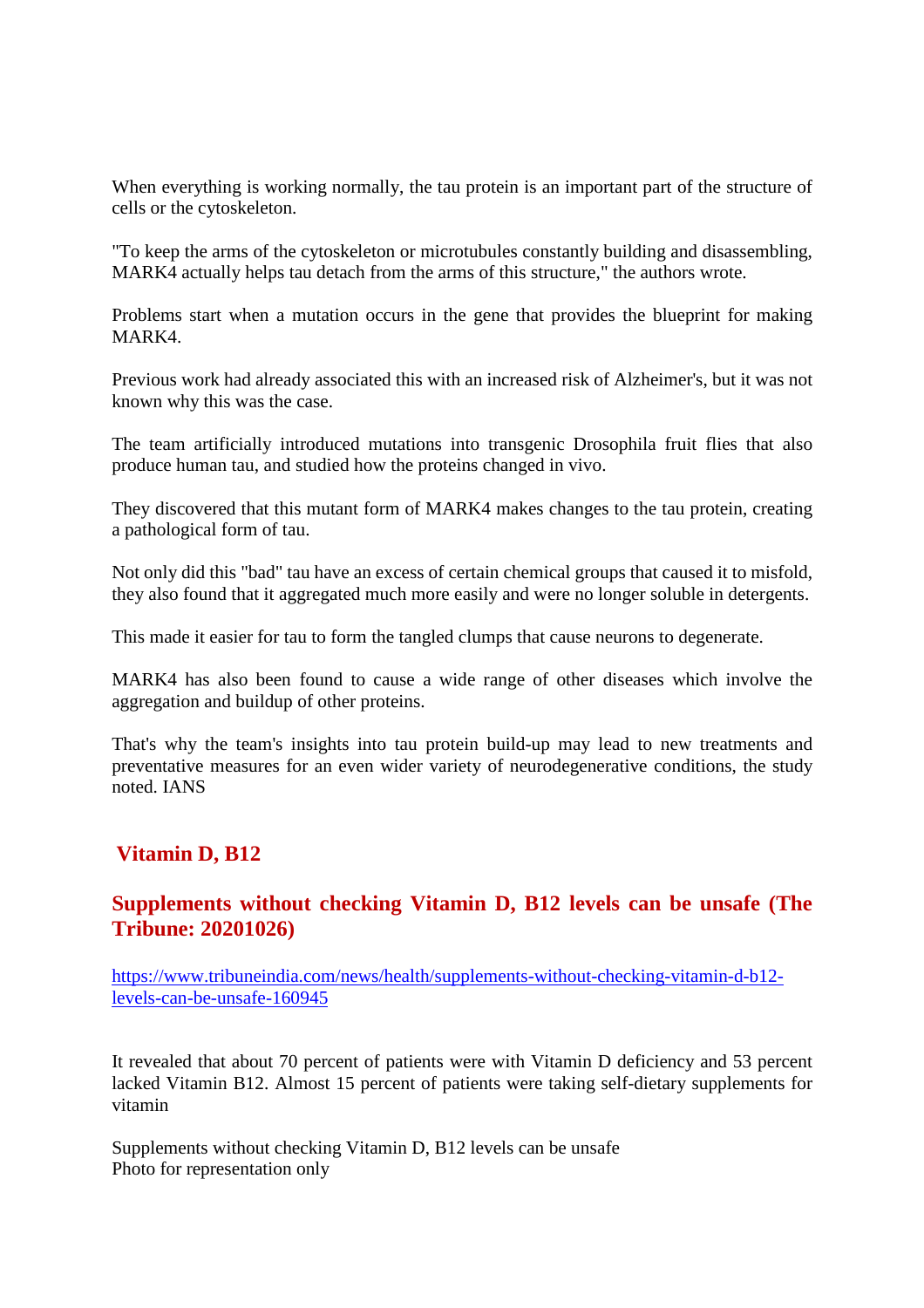A blood test can determine whether you are deficient in any vitamins or not. Many people selfmedicate or take dietary supplements for vitamin deficiencies.

A study conducted by Pune-based Apollo Diagnostic has ruled out deficiency of vitamin D and B12 increasing with age and finds that blood tests and doctors consultation are required for taking a proper dose and avoiding risks.

To understand the prevalence of Vitamin D and B12 deficiencies in people, Apollo Diagnostic, Pune conducted a study by taking blood samples of 3,000 adult patients who came for a blood test in the last six months, in which 1673 were males and 1327 were females aged between 20- 60 years.

It revealed that about 70 percent of patients were with Vitamin D deficiency and 53 percent lacked Vitamin B12. Almost 15 percent of patients were taking self-dietary supplements for vitamin.

While sunlight and fortified foods are two possible sources of vitamin D, due to the change in lifestyle and food habits, many people take dietary supplements to get adequate levels of this vitamin. A doctor may recommend a lower or higher dose for you, depending on health conditions or the level of vitamin D in your blood.

As per Dr Sanjay Ingle, Zonal Pathologist, and Technical Head West India, Apollo Diagnostic, "Mild to moderate vitamin D deficiency is identified as a risk factor for Type 2 diabetes, due to its protective role against the development of Type 2 diabetes mellitus and its complications. It increases insulin resistance and reducing insulin secretion from beta cells of the pancreas. Vitamin D deficiency has been consistently associated with an increased risk for cardiovascular disease, low bone density, fractures, osteoporosis, and hypertension. Vitamin B12 deficiency leads to memory loss, depression, muscle weakness, tingling, and numbness."

"Vitamin D and B12 deficiencies often remain undiagnosed or are undertreated as many people avoid proper investigation for vitamin deficiency and start self-supplement without recommendations from experts. Vitamin D and B12 are important for skeletal and non skeletal health.

The recommended daily intake (RDI) for vitamin B12 is over 14 is 2.4 mcg. Eating fatty fish, mushrooms, eggs, and getting enough of the 'sunshine vitamin,' is the key formula to stay fit and fine throughout life," Dr Ingle added Dr Anand Kavi, Orthopaedic and Spine Surgeon, Apollo Spectra Pune says, "Vitamin D also called as Sunshine Vitamin and as it is necessary for mineralization and maintenance of our bones, its deficiency can result in soft bones in children, and fragile and misshapen bones in adults. In the past decade, research has shown it is also important for several other bodily functions and it can prevent some cancers, boost immunity, and help control diabetes and hypertension. Though our country has abundant sunlight, nearly 70 to 80 percent of people are found to be Vitamin D deficient due to changing lifestyle and staying indoors, with vague complaints of muscle pain and fatigue. It is necessary to diagnose and correct Vitamin D deficiency via a qualified medical professional."

Dr. Kavi added: "Similarly Vitamin B12 deficiency is also observed in people on vegan diets and those not consuming eggs or dairy products, it is also found low with patients with absorption problems or those taking medicines for acidity. Its deficiency can cause irritability,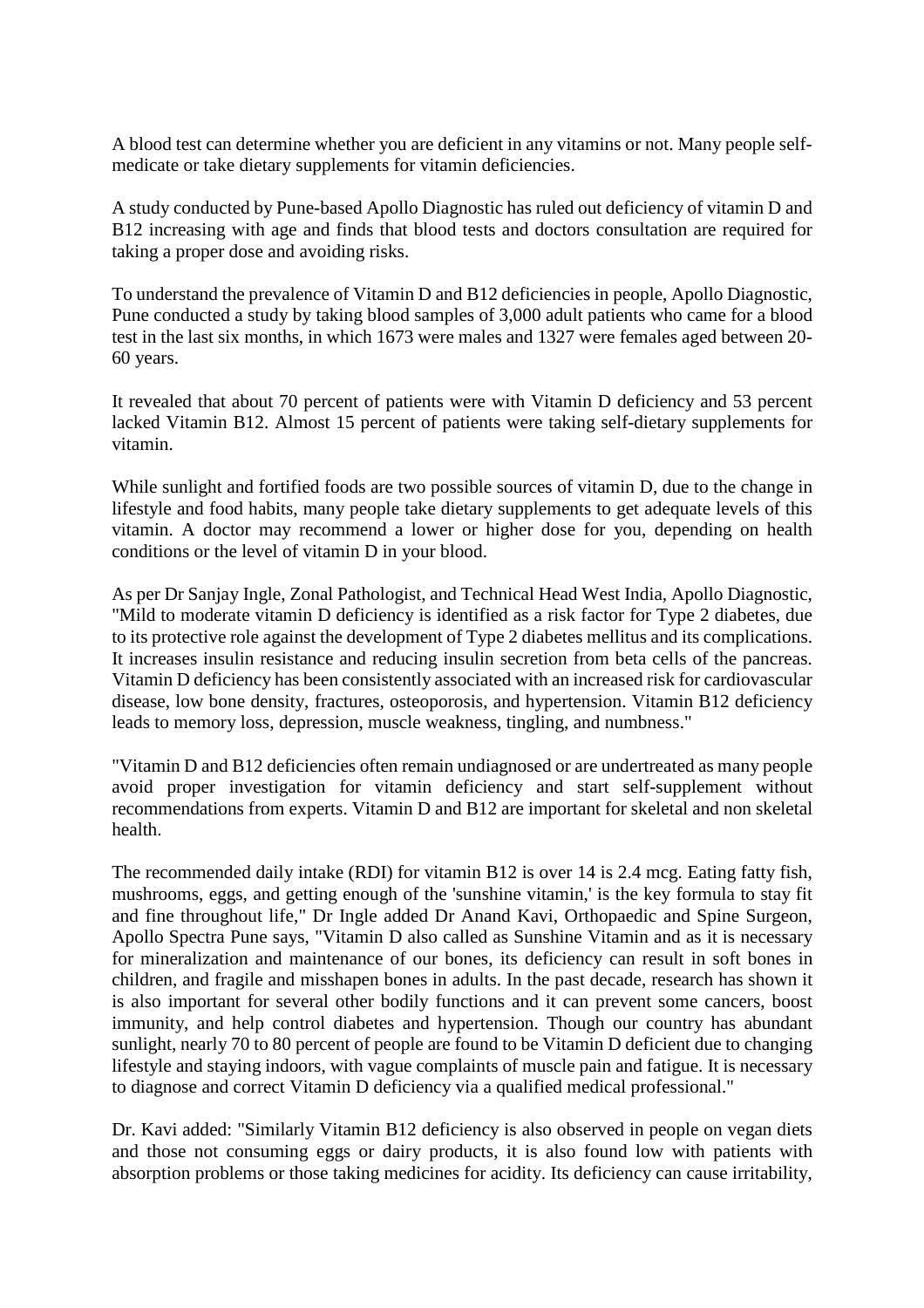depression, disturbed vision, and dysfunction of nerves, it being a water-soluble vitamin it is not stored in our body and needs regular supplementation, the route of administration can be oral or by injections and is best decided by your doctor after proper diagnosis and tests." IANS

#### **Twindemic**

#### **With winter and Covid, be prepared for 'Twindemic': Experts (The Tribune: 20201026)**

https://www.tribuneindia.com/news/health/with-winter-and-covid-be-prepared-fortwindemic-experts-160944

It is now more important to be prepared for the coming winters by boosting immunity

With winter and Covid, be prepared for 'Twindemic': Experts Photo for representation only. Source: iStock.

In view of the winter season, health experts on Sunday said that they are worried about "twindemic", as it is highly possible that people may contract both influenza and the Covid-19 infection, resulting in devastating consequences.

With the medical care system already overwhelmed, experts are worried about the fastapproaching season of sniffles and coughs as the threat of 'Twindemic'.

It is now more important to be prepared for the coming winters by boosting immunity, they said.

"Winter season being a season of flu poses a peculiar challenge during Covid-19 pandemic," Harshal R. Salve, Associate Professor at Centre for Community Medicine, told IANS.

"Precautions such as the use of mask, frequent hand washing and physical distancing not only help to prevent the spread of Covid- 19 but also prevent a person from getting seasonal flu," Salve said.

"Adequate Intake of citrus fruits and green leafy vegetable supplies much-needed antioxidants to the body to fight viral infections," he advised.

According to Parmeet Kaur, the Senior Dietician at Narayana Hospital in Gurugram, this winter season is approaching just around the corner like another second wave of the pandemic.

"Our body has the power to heal as most of 70-80 per cent immunity comes from the gut. Vitamin C and antioxidants help to build up immunity and prevent from various illnesses," Kaur said.

Also, maintain a healthy lifestyle by meeting the 80 per cent nutritional requirements and 20 per cent physical activity, she added.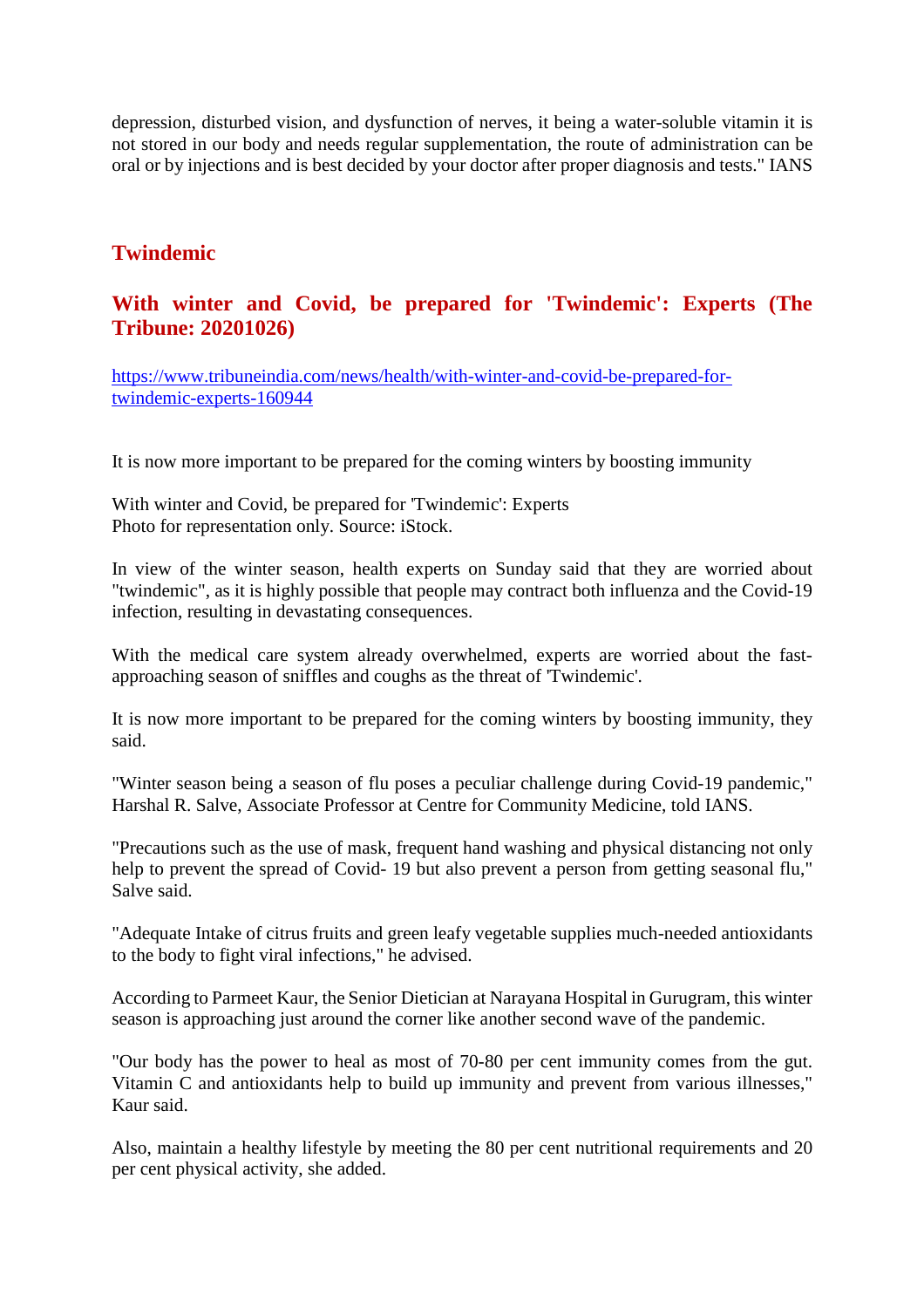S.P. Byotra, Chairman, Department of Internal Medicine at Sir Ganga Ram Hospital in New Delhi also told IANS: "During the time of changing weather and covid19 situation, antioxidants can help reduce the risk of Covid-19.

Along with taking different natural products recommended by Ministry of AYUSH for building immunity, demand for natural antioxidants has also increased.

"To keep your body immune and healthy, using natural anti-oxidants like Gamma Oryzanol has many health benefits including boosting immunity as it neutralizes free radicals in the body," Byotra told IANS.

Gamma oryzanol is a substance that is taken out of rice bran oil. It is also found in wheat bran and some fruits and vegetables. People use it as medicine "Gamma-oryzanol is also used for controlling elevated cholesterol and triglyceride levels, supporting cardiovascular health along with controlling anxiety and menopausal symptoms," Byotra explained.

It is known to be of multiple uses for different people and has the power to address and promote overall health as one of the key main aspects.

As per studies, Gamma Oryzanol is up to four times more powerful antioxidant than Vitamin E.

So, experts recommend taking healthy diet, doing exercise and taking all necessary precautions which would be key to fight this adverse situation ahead. IANS

#### **'Gateway protein': Study**

#### **Body's immune response drives production of non-functional coronavirus 'gateway protein': Study (The Tribune: 20201026)**

https://www.tribuneindia.com/news/health/bodys-immune-response-drives-production-ofnon-functional-coronavirus-gateway-protein-study-160895

The research, published in the journal Nature Genetics, examined the genetic information that codes for the ACE2 receptor

Body's immune response drives production of non-functional coronavirus 'gateway protein': Study

The research, published in the journal Nature Genetics, examined the genetic information that codes for the ACE2 receptor. Tribune photo.

Some immune system molecules trigger the production of a non-functional variant of the human protein used by the novel coronavirus to enter and infect host cells, according to a study that sheds light on the body's natural defence against COVID-19.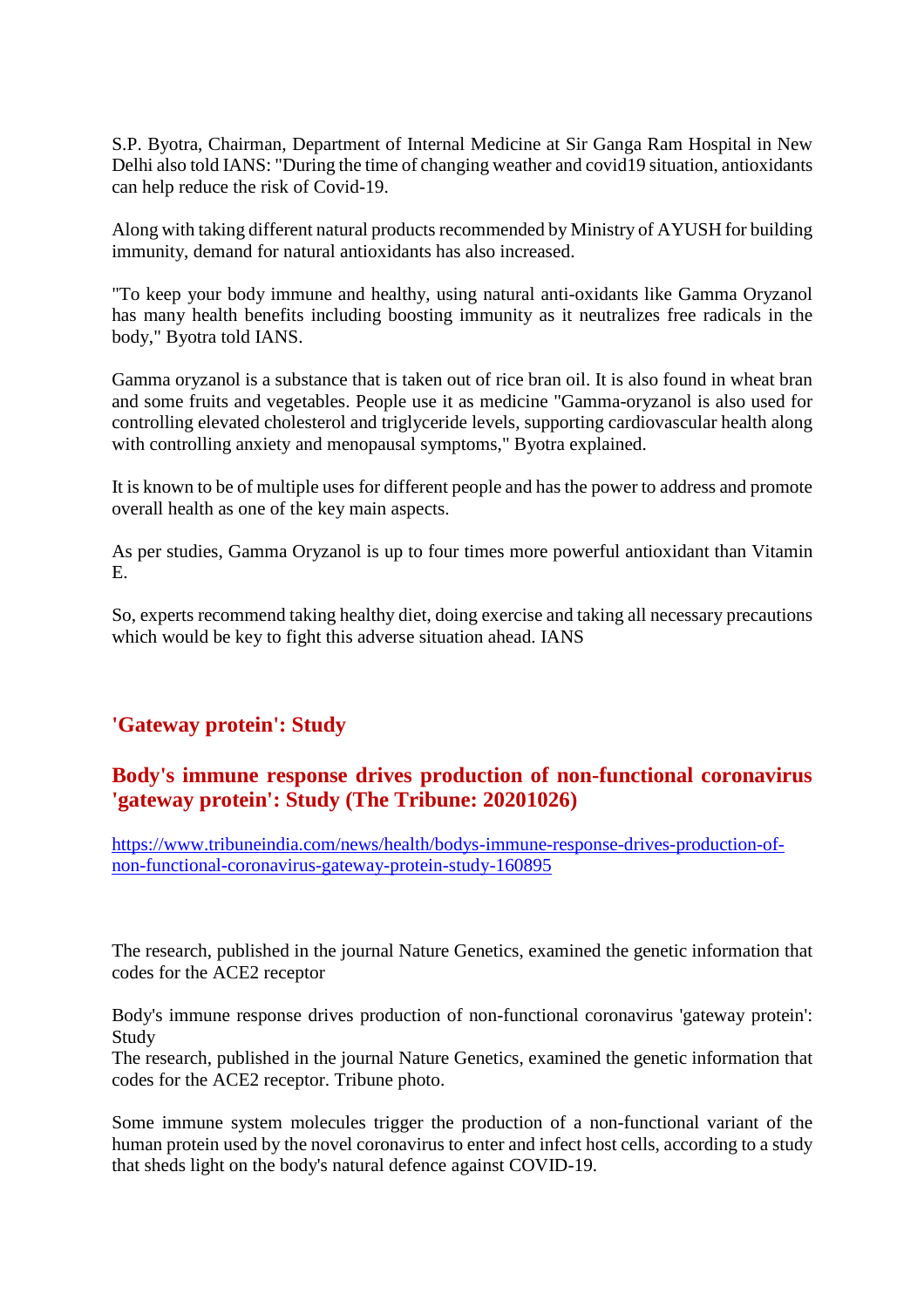The research, published in the journal Nature Genetics, examined the genetic information that codes for the ACE2 receptor, to which the SARS-CoV-2 virus must bind in order to enter and infect human cells.

In the study, scientists, including those from the Francis Crick Institute in London, analysed existing genetic databases and human cells to identify a new variant, or isoform, of ACE2 called MIRb-ACE2, which the SARS-CoV-2 virus cannot bind to.

"This variant of genetic information is the result of retroelements in our DNA, which can 'jump' around the genome impacting gene expression," said Kevin Ng, a co-author of the study from the Francis Crick Insitute.

"From looking at which other species also have this variant, it appears to be widely present in mammals, so it must have entered the human genome a long time ago," he added.

In order to understand the role this variant plays in the body's immune response to SARS-CoV-2, the scientists assessed the effects of exposing cells to interferons -- signalling proteins that are made and released by virus-infected cells.

They found that interferons increase the response and production specifically of MIRb-ACE2, while ACE2 is not affected.

According to the researchers, the findings allay concerns that interferon-based treatments for SARS-CoV-2 could inadvertently be helping the virus by bringing about an increase in coronavirus cell receptors in the body.

They said the coronavirus is not able to bind to MIRb-ACE2, which is also highly unstable.

"The non-functional MIRb-ACE2 isoform was likely responsible for results from previous studies that suggested interferons could be upregulating ACE2, as there was no distinction between these two isoforms," said George Kassiotis, another co-author of the study.

"This highlights how scientific knowledge about SARS-CoV-2 is constantly being revised and updated as new research is carried out. We still have a lot to learn, but we are making rapid progress," Kassiotis said.

The researchers also found that cells in the upper aero-digestive tract, including the mouth and the nose, express more MIRb-ACE2 than the functional ACE2, and this balance changes lower in this tract and in the intestines.

They believe more research is needed to understand why this difference occurs and the impact it might have on how the virus spreads in the body. PTI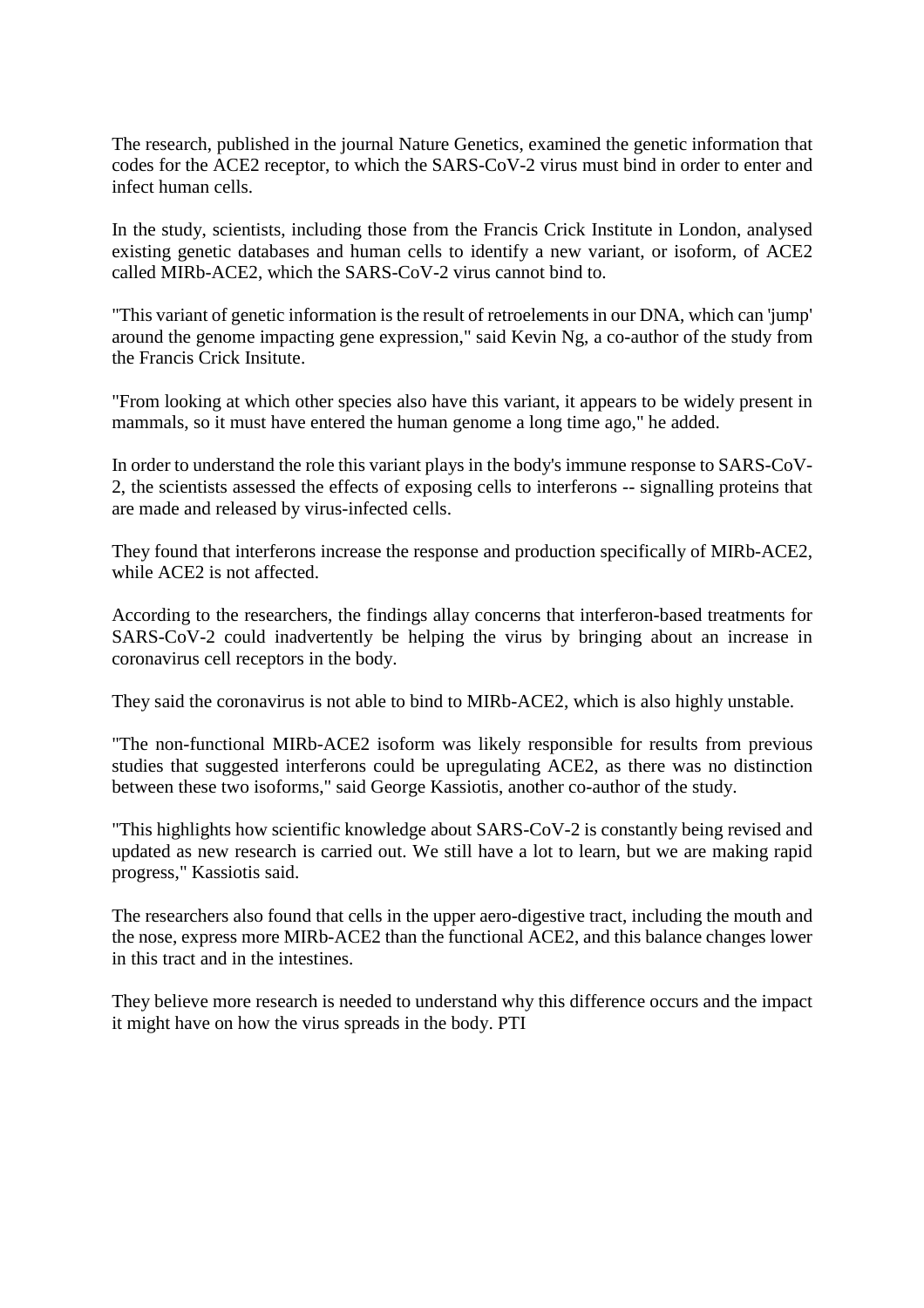#### **Global Covid-19 cases**

#### **Global Covid-19 cases top 42.5mn: Johns Hopkins (The Tribune: 20201026)**

https://www.tribuneindia.com/news/health/global-covid-19-cases-top-42-5mn-johns-hopkins-160888

India comes in second place in terms of cases at 7,814,682, while the country's death toll soared to 117,956.

Global Covid-19 cases top 42.5mn: Johns Hopkins The overall number of global coronavirus cases has topped 42.5 million. Reuters photo.

The overall number of global coronavirus cases has topped 42.5 million, while the deaths have soared to more than 1,148,940, according to the Johns Hopkins University.

As of Sunday morning, the total number of cases stood at 42,532,198, while the death toll surged to 1,148,943, the University's Center for Systems Science and Engineering (CSSE) revealed in its latest update.

The US is the worst-hit country with the world's highest number of cases and deaths at 8,571,943 and 224,771, respectively, according to the CSSE.

India comes in second place in terms of cases at 7,814,682, while the country's death toll soared to 117,956.

The other top 15 countries with the maximum amount of cases are Brazil (5,380,635), Russia (1,487,260), France (1,084,659), Argentina (1,081,336), Spain (1,046,132), Colombia (1,007,711), Mexico (886,800), Peru (883,116), the UK (857,043), South Africa (714,246), Iran (562,705), Italy (504,509), Chile (500,542), Iraq (449,153) and Germany (427,808), the CSSE figures showed.

Brazil currently accounts for the second-highest number of fatalities at 156,903.

The countries with a death toll above 10,000 are Mexico (88,743), the UK (44,835), Italy (37,210), Spain (34,752), France (34,536), Peru (34,033), Iran (32,320), Colombia (30,000), Argentina (28,613), Russia (25,647), South Africa (18,944), Chile (13,892), Indonesia (13,205), Ecuador (12,542), Belgium (10,658), Iraq (10,568) and Germany (10,015).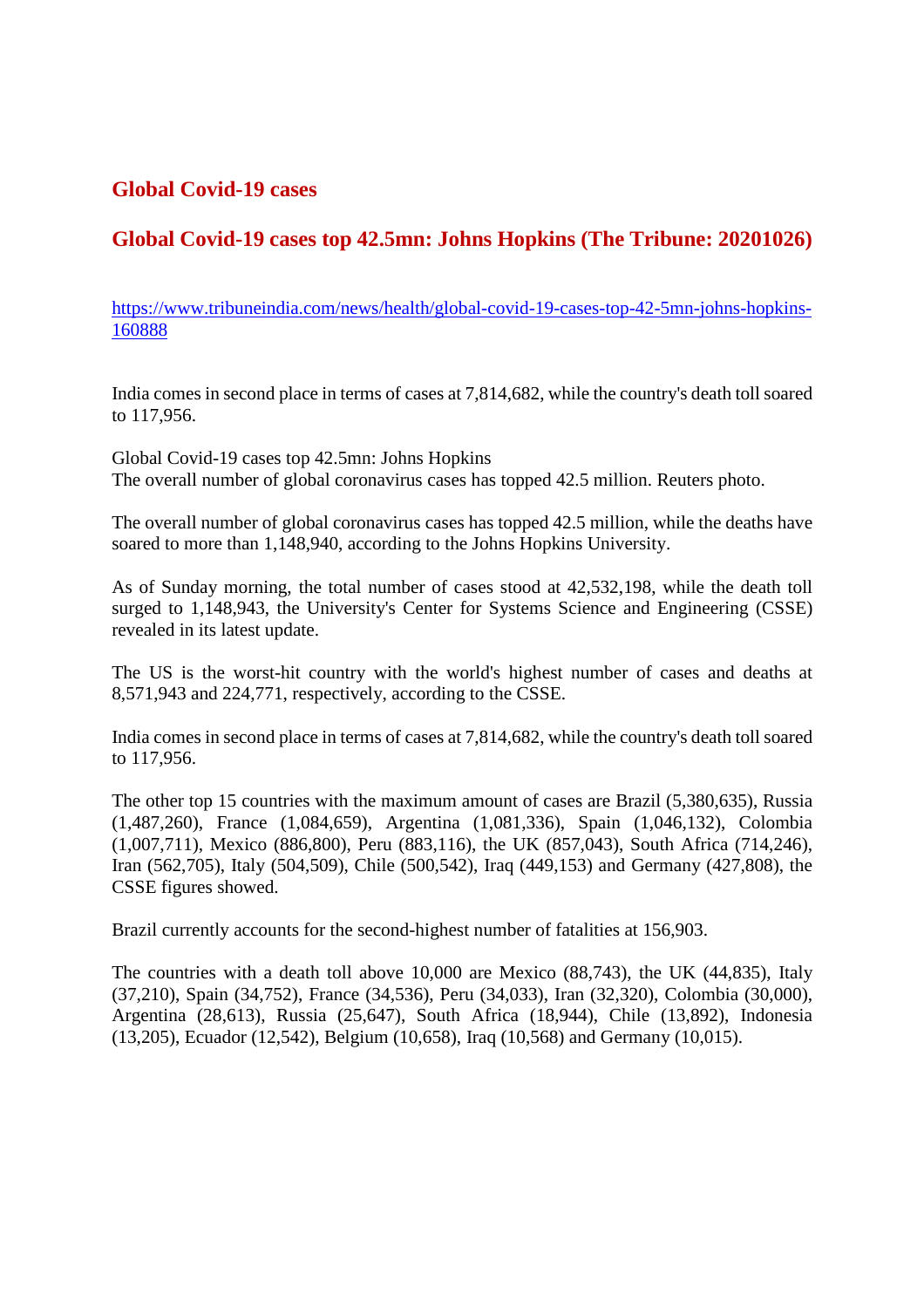#### **New algorithm**

#### **New algorithm predicts likelihood of acute kidney injury (The Tribune: 20201026)**

https://www.tribuneindia.com/news/health/new-algorithm-predicts-likelihood-of-acutekidney-injury-160554

AKI is common among hospitalised patients and has significant impact on morbidity and mortality

New algorithm predicts likelihood of acute kidney injury Photo for representational purpose only. Thinkstock

A new artificial intelligence-based tool can help clinicians predict which hospitalised patients face a high risk of developing acute kidney injury (AKI), say researchers, including one of Indian-origin.

AKI is common among hospitalised patients and has a significant impact on morbidity and mortality.

Unfortunately, it's difficult to predict which patients are most likely to develop AKI and could benefit from preventative treatments.

To address this, the research team at Dascena Inc. in the US developed and evaluated a prediction algorithm based on machine learning, a type of artificial intelligence.

The algorithm analysed 7,122 patient encounters and was compared with the standard of care, the Sequential Organ Failure Assessment (SOFA) scoring system.

The Dascena algorithm outperformed SOFA, demonstrating superior performance in predicting acute kidney injury 72 hours prior to onset.

"Through earlier detection, physicians can proactively treat their patients, potentially resulting in better outcomes and limiting the severity of AKI symptoms," said Ritankar Das, president and chief executive officer of Dascena.

This presentation highlights our algorithm's ability to provide this earlier detection over traditional systems, which could profoundly impact AKI management in the hospital setting in the future.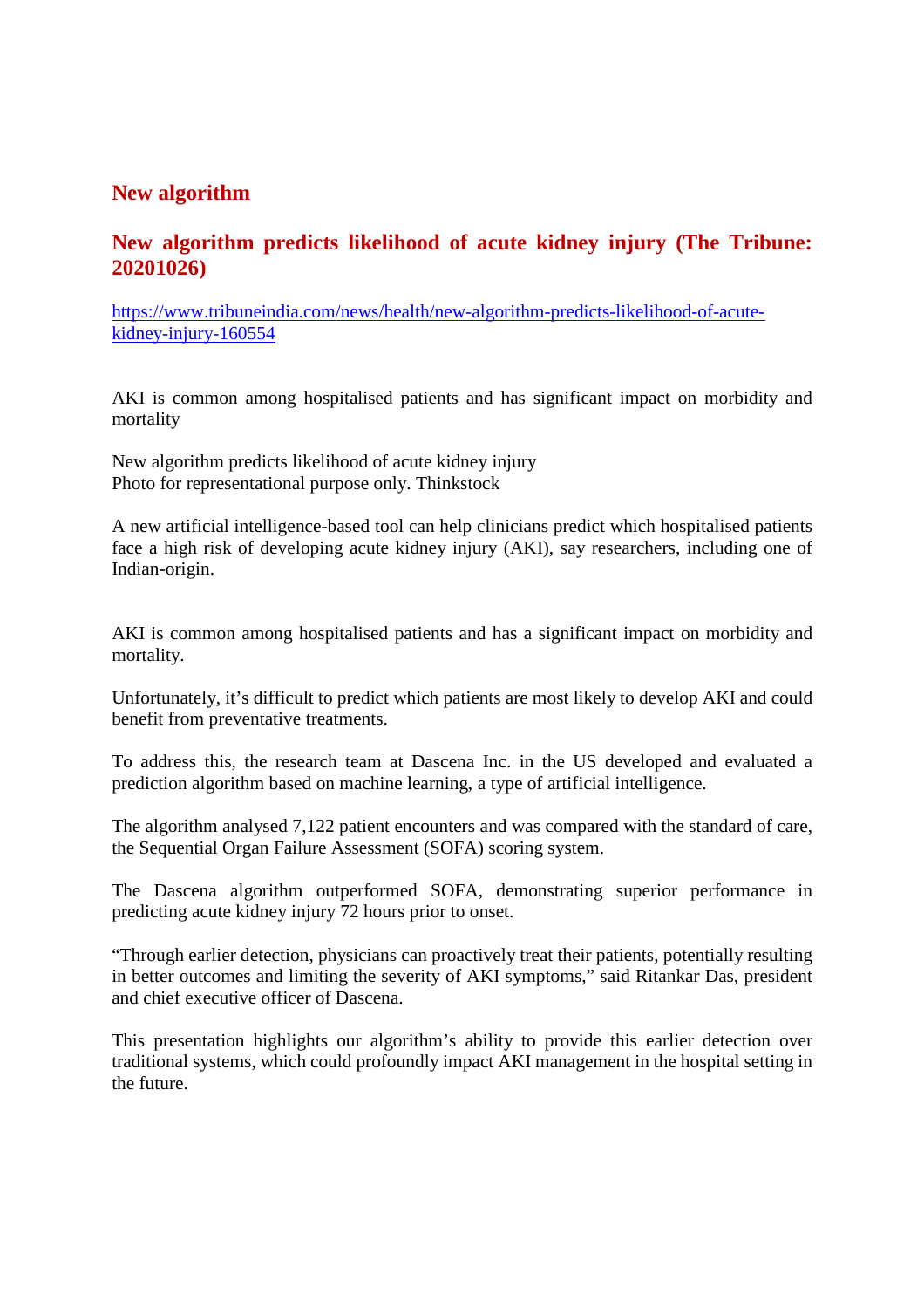#### **Antibodies**

#### **Antibodies against coronavirus detectable up to 7 months post COVID-19 onset, says study (The Tribune: 20201026)**

https://www.tribuneindia.com/news/health/antibodies-against-coronavirus-detectable-up-to-7-months-post-covid-19-onset-says-study-160472

According to the research, the participants had antibodies with confirmed neutralisation activity for up to six months post-infection with the SARS-CoV-2 virus

Antibodies against coronavirus detectable up to 7 months post COVID-19 onset, says study Photo for representation. iStock

Antibodies against the novel coronavirus follow a classic pattern with a rapid increase within the first three weeks after symptoms and detectable up to seven months post contracting the disease, according to a new study which assessed 300 patients infected with the virus and 198 post-COVID-19 volunteers.

According to the research published in the European Journal of Immunology, the participants had antibodies with confirmed neutralisation activity for up to six months post-infection with the SARS-CoV-2 virus.

The scientists, led by Marc Veldhoen from Instituto de Medicina Molecular (IMM) in Portugal, monitored the antibody levels of over 300 COVID-19 hospital patients and healthcare workers, 2500 university staff and 198 post-COVID volunteers.

They set up an in-house sensitive specific and versatile COVID-19 serology test.

The study reveals that 90 per cent of subjects have detectable antibodies up to seven months post contracting COVID-19.

It also found that age was not a confounding factor in levels of antibodies produced but disease severity is.

"Our immune system recognises the virus SARS-CoV-2 as harmful and produces antibodies in response to it, which helps to fight the virus," Voldhoen said.

"The results of this six months cross-sectional study show a classic pattern with a rapid increase of antibody levels within the first three weeks after COVID-19 symptoms and, as expected, a reduction to intermediate levels thereafter," he added.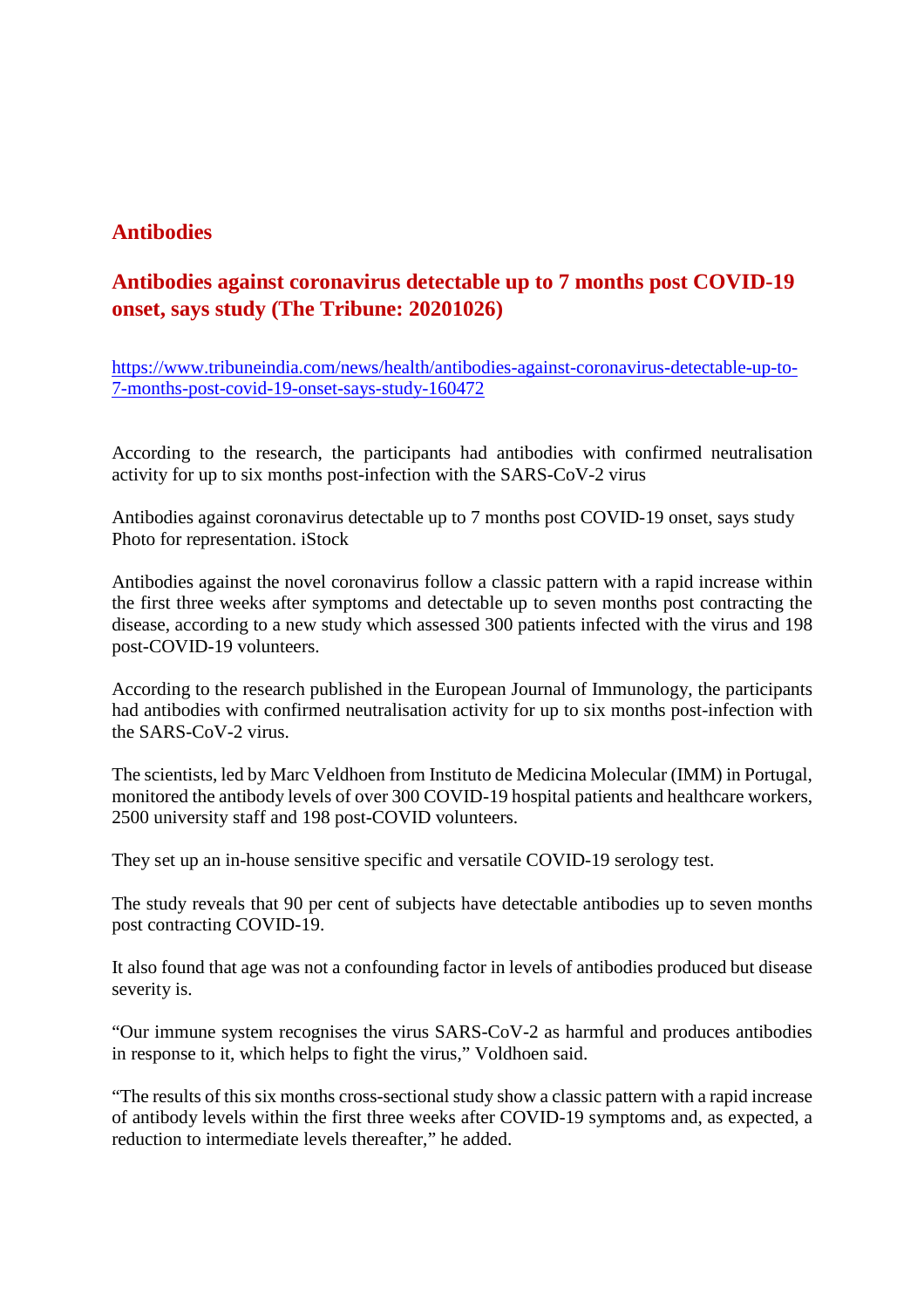Based on the findings, the scientists said men produced more antibodies on average than women "but levels equilibrate during the resolution phase and are similar between the sexes in the months after SARS-CoV-2 infection".

In the acute phase of the immune response, the researchers observed higher antibody levels in subjects with more severe disease. They said age was not a confounding factor for the production of antibodies since no significant differences were observed between age groups.

While there was a reduction in the levels of antibodies over time, the team found that there was "robust neutralisation activity" for up to the seventh month post-infection in a large proportion of previously virus-positive screened subjects.

"Our work provides detailed information for the assays used, facilitating further and longitudinal analysis of protective immunity to SARS-CoV-2," Veldhoen said.

"Importantly, it highlights a continued level of circulating neutralising antibodies in most people with confirmed SARS-CoV-2," he added.

The researchers believe the next months will be critical to evaluate the robustness of the immune response to SARS-CoV-2 infection and to find clues for questions such as the duration of circulating antibodies and the impact of reinfection. PTI

#### **Covid Recovery Rate (The Asian Age: 20201026)**

http://onlineepaper.asianage.com/articledetailpage.aspx?id=15185936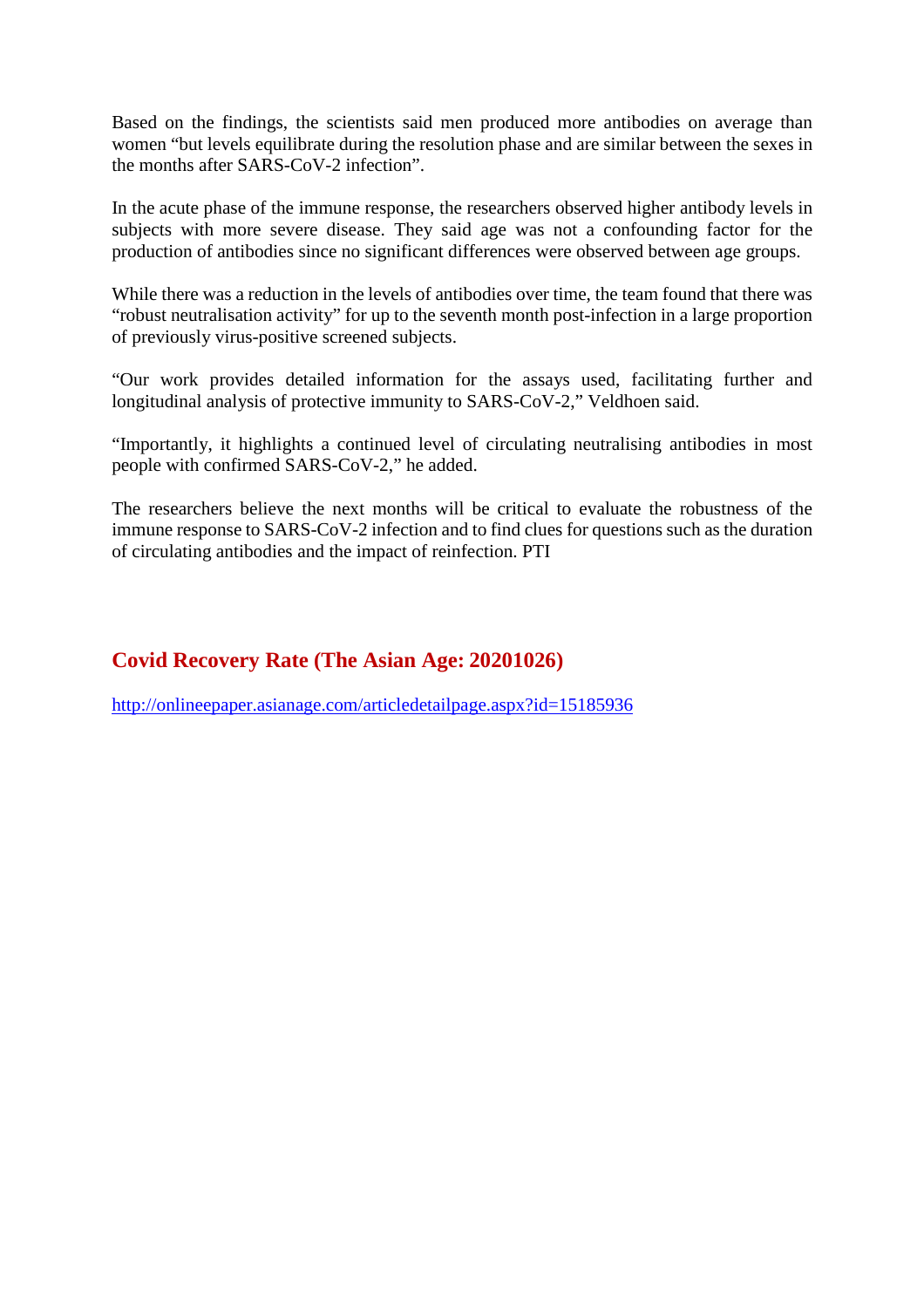# **Covid recovery** rate nears 90%

#### **AGE CORRESPONDENT** NEW DELHI, OCT. 24

India's national recovery rate has reached close to 90 per cent after 70.16 lakh persons have recovered from novel coronavirus out of the total positive cases detected so far

On Saturday, India's<br>total Covid tally reached 78.15 lakh with detection of 53, 370 fresh cases. In comparison to fresh cases, 67, 549 persons<br>were discharged from medical supervision taking the national recovery rate to 89.78 per cent.

The total deaths due to the virus have reached 1.18 lakh out of which 650 fatalities took place<br>in the last 24 hours. The Covid case fatality rate has further declined to 1.51 per cent.

India's 5-day moving average of daily rate of addition to total cases stands at 0.7%.

India's doubling time for total cases stands at 101.1 days, and for deaths at 125.4 days.

THE TOTAL deaths due to the virus have reached 1.18 lakh out of which 650 fatalities took place in the last 24 hours. The Covid case fatality rate has further declined to 1.51 per cent

Overall, five states with the biggest 24-hour jump in total cases are Kerala (8511), Maharashtra<br>(7347), Karnataka (5356), West Bengal (4143), and Delhi (4086).

According to the union health ministry, the active cases are less than 7 lakh for the second consecutive day and stand at 6.81 lakh and active cases comprise<br>only 8.71% of the total positive cases of the<br>country 61% of the total recovered cases are from Maharashtra, Andhra Pradesh, Karnataka,<br>Tamil Nadu, Uttar Pradesh and Delhi. Maharashtra has contributed the maximum with more than 13,000 single day recoverv.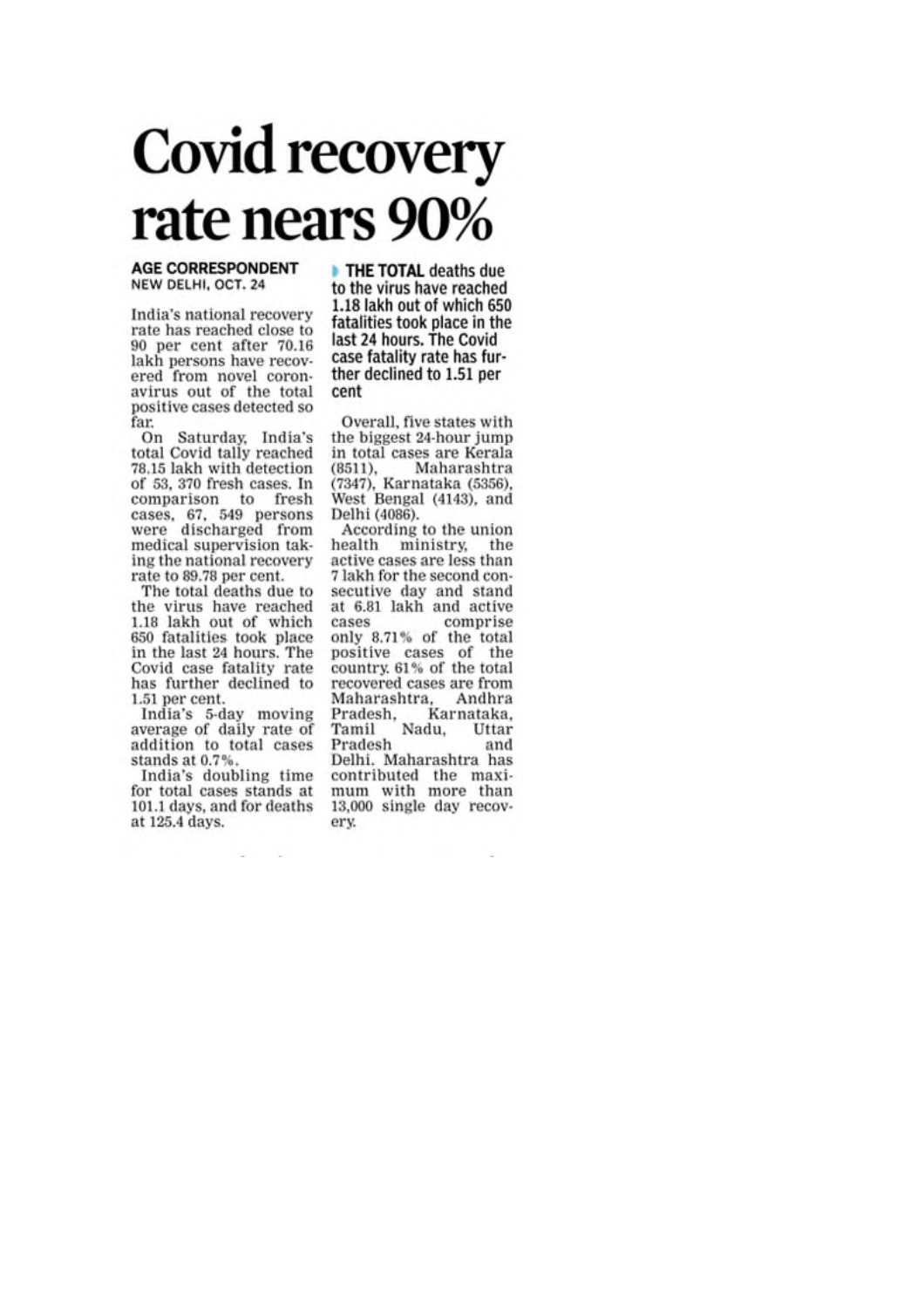#### **Coronavirus pandemic in India**

#### **A tool for thought: On coronavirus pandemic in India (The Hindu: 20201026)**

https://www.thehindu.com/opinion/editorial/a-tool-for-thought-on-coronavirus-pandemic-inindia/article32895575.ece

Pandemic forecasts must be used to induce changes and avoid worst-case scenarios A committee of experts — well-regarded mathematicians and infectious disease experts appointed by the Department of Science and Technology to use mathematical modelling and forecast the course of the pandemic has brought good tidings. By their estimate, India passed its COVID-19 peak in September and the decline in the overall caseload being observed for nearly a month now is to continue. Active cases, about 7.5 lakh now, are expected to drop below 50,000 by December, and by February, the pandemic is likely to extinguish itself with only 'minimal' (not zero) infections. While it is reasonable to assume that the seven-member committee has been scrupulous, the caveat is that this is still a forecast based on mathematical modelling. There are some strong assumptions. The decline will continue only if there are no major mutations during winter, protective antibodies are durable, and current restrictions are maintained. There would be no significant gains from a strict lockdown beyond the district level, and current containment measures would suffice, except if there are local outbreaks that threaten to overwhelm health-care facilities there. Their calculation also showed a peak by July latest, with anything from six to 15 times the existing infections had there been no lockdown or if it had been delayed to April.

The purpose of pandemic modelling is to generate a probabilistic overview of the future and mathematical modelling has become a popular, creative exercise, with several models and forecasts being made available on pre-print servers and pending peer-review. The latest model is expected to be published in the Indian Journal of Medical Research this week, but it appears to be a quotidian exercise. The datasets it has relied on are publicly available and the modelling employs a category of models called SEIR that estimates, within a population, those Susceptible, Exposed, Infected and Recovered. It is extremely dependent on the quality of data that is used as an input and relies as much on simplifying assumptions that sacrifice complexity for comprehension but there is nothing to suggest, from what is known about the exercise, that it is more likely to be true than similar estimates from scores of models the world over that subscribe to a certain degree of rigour. Experts associated with the pandemic have reiterated many times that mathematical modelling ought not to be taken literally. The latest assessment too should then be used not to critique or justify past decisions but dwell more on the future. For instance, if the model suggests that the pandemic would extinguish by February with a dramatic dip by December, then should the accelerated clinical trials of potential vaccines be top priority? Mathematical models, to be useful, must induce policy or behavioural change to avoid their own worst-case scenarios and this latest assessment must be seen — no more, no less — as a tool to this end.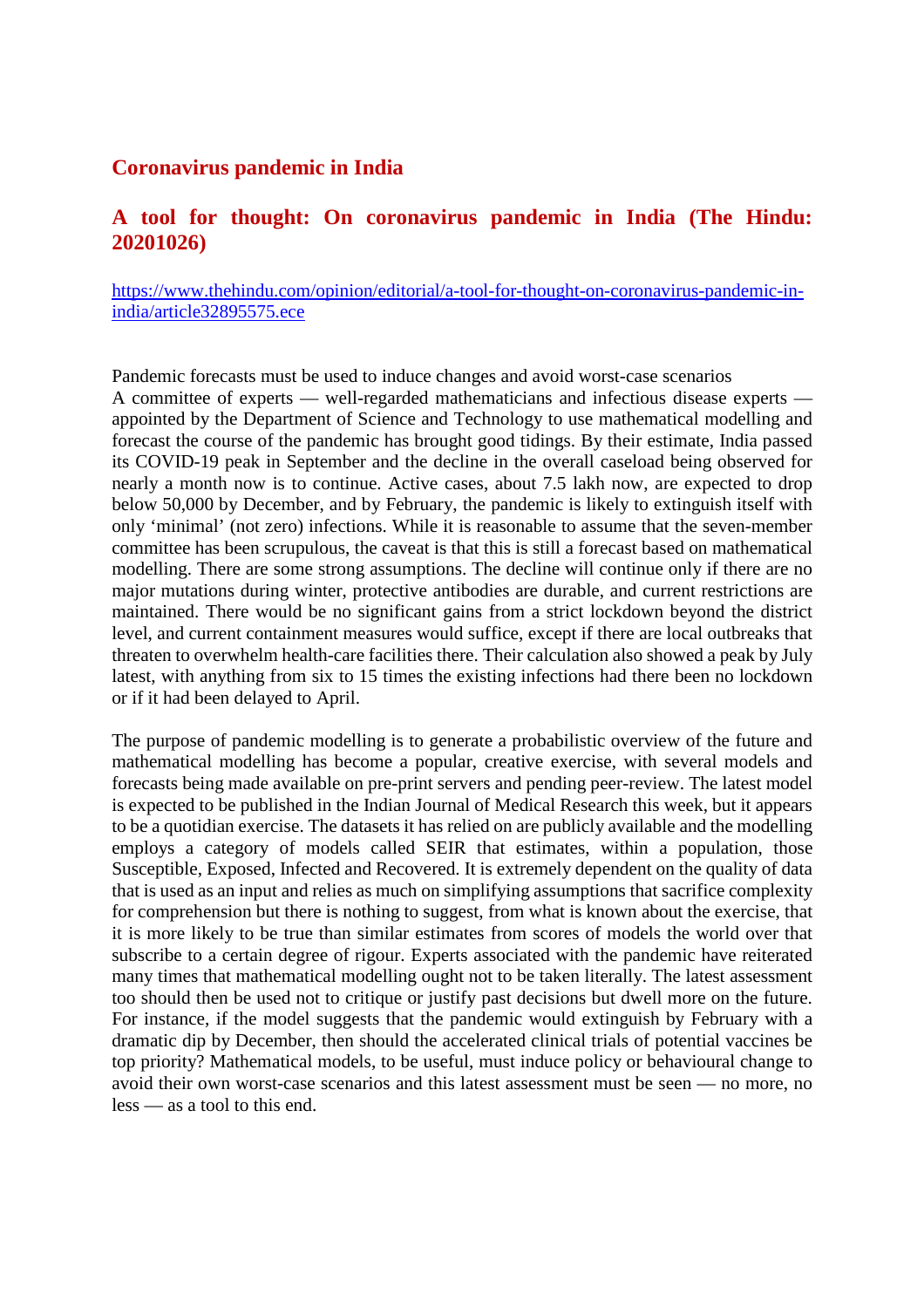#### **Breast cancer**

#### **Nearly 30 pc of breast cancer patients gain weight after receiving chemotherapy (New Kerala: 20201026)**

https://www.newkerala.com/news/2020/187768.htm

Nearly 30 per cent patients with breast cancer gained weight after receiving chemotherapy treatment, suggested a study.

The study was published in the journal BMC Medicine.

Beyond weight gain, chemotherapy is also known to increase the risk of high blood pressure and glucose intolerance, a prediabetes condition. Although this is a familiar phenomenon, the mechanisms underlying these processes have not yet been identified.

Dr Ayelet Shai initiated the research study. He is Director of Oncology at the Galilee Medical Center, who led the study with Professor Omry Koren, an expert in gastrointestinal bacteria at the Azrieli Faculty of Medicine of Bar-Ilan University.

Dr Shai said that symptoms she has witnessed as an oncologist led her to initiate the study "In my clinical work with women recovering from breast and gynaecological tumours, I have seen many of them gain weight following treatment and experience difficulty returning to their original weight. When I read in the medical literature about the link between the microbiome and obesity in people without cancer, I thought it would be interesting to see if the microbiome of patients is one of the causes of obesity and other metabolic changes," she said.

The study conducted by Dr Shai and Prof Koren involved 33 women who were about to begin chemotherapy for breast cancer and gynaecological cancer. The women were weighed once before the treatment, and once again approximately five weeks after treatment began. Prior to treatment, a stool sample was used to genetically characterize the microbiome of each of the women. Nine of the women were found to have gained weight to a degree that was defined as significant (3 per cent or more). The microbiome of these women exhibited a smaller diversity of gut bacteria and different bacterial strains compared to that of the women who did not experience weight gain.

The study showed that the composition of intestinal bacteria may predict which women will gain weight as a result of chemotherapy. In addition, when the gut microbiota of women who gained weight were transferred to germ-free mice, they developed glucose intolerance and signs of the chronic inflammatory condition were detected in their blood. These findings suggest that bacteria are partially responsible for metabolic changes that lead to weight gain following chemotherapy treatment.

"We have shown for the first time that the pre-treatment microbiome of patients that gained weight following chemotherapy is different than the microbiome of patients that did not gain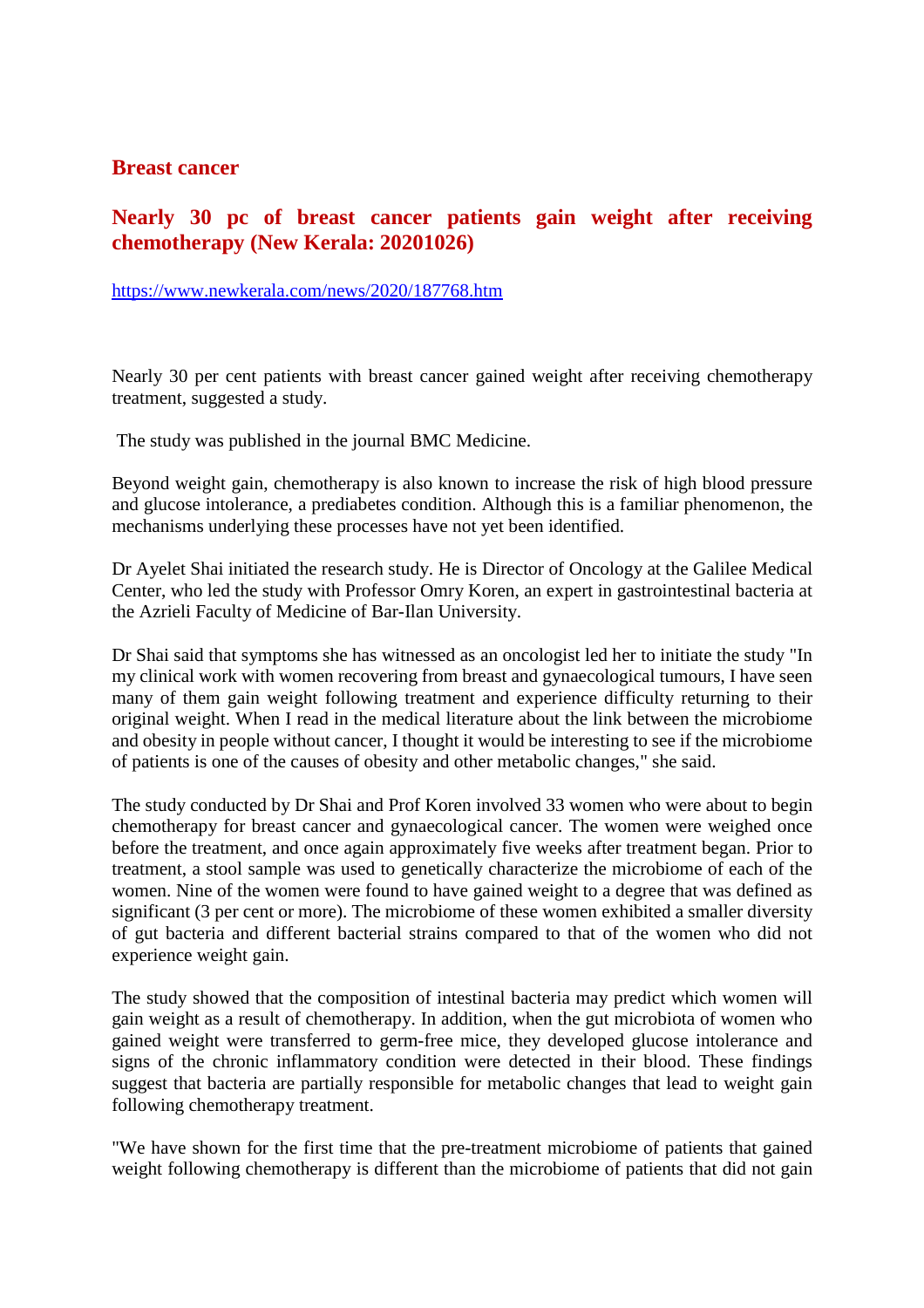weight and that faecal transplantation from patients that gained weight results in glucose intolerance, adverse lipid changes and inflammatory changes in germ-free mice," said Prof Koren. These results suggest that the intestinal microbiome is mediating metabolic changes in women treated by chemotherapy. Moreover, the pre-chemotherapy composition of the intestinal microbiome can predict which patients will gain weight following treatment.

Dr Shai and Prof Koren are currently in the midst of a follow-up study which aims to examine the results in a larger patient population and to examine the microbiome of women at the end of chemotherapy in order to understand the effect of the treatment on bacterial composition. The researchers also plan to study the effect of chemotherapy on obesity in germ-free mice following faecal transplantation.

If the results obtained in the initial study are repeated, it will be possible to consider a stool test for women before starting treatment, so that the patient knows if she is at risk of gaining weight. As October marks Breast Cancer Awareness Month, Dr Shai said, "We hope that in the future we will be able to identify those women who are at risk for weight gain through a simple examination and perhaps even suggest ways to prevent this phenomenon."

#### **Blood transfusion**

#### **Blood transfusion increases risk of surgery outcomes in neonates, suggests study (New Kerala: 20201026)**

#### https://www.newkerala.com/news/2020/187757.htm

A recent study suggested that blood transfusions may have a potential danger on the outcomes of surgeries on newborns.

The new study by Nemours Children's Health System researchers was published in the journal Pediatrics.

"In some cases, blood transfusions may be doing more harm than good when used before surgery in our most critically ill infants," said Loren Berman, MD, pediatric surgeon at Nemours Children's Health System in Delaware. "Giving a transfusion in anticipation of blood loss may seem prudent, but our findings suggest that a "wait and see" approach to giving infants blood during surgery may reduce surgical complications and the risk of death."

Neonatal patients, especially pre-term infants, often undergo blood transfusions to treat anaemia to increase oxygen delivery, especially in preparation for surgery. However, this treatment can have adverse effects, including stimulating an inflammatory response. Since there are currently no established guidelines defining red blood count thresholds for transfusion in neonatal surgical patients, there is significant variability in how and when transfusion is used before surgery.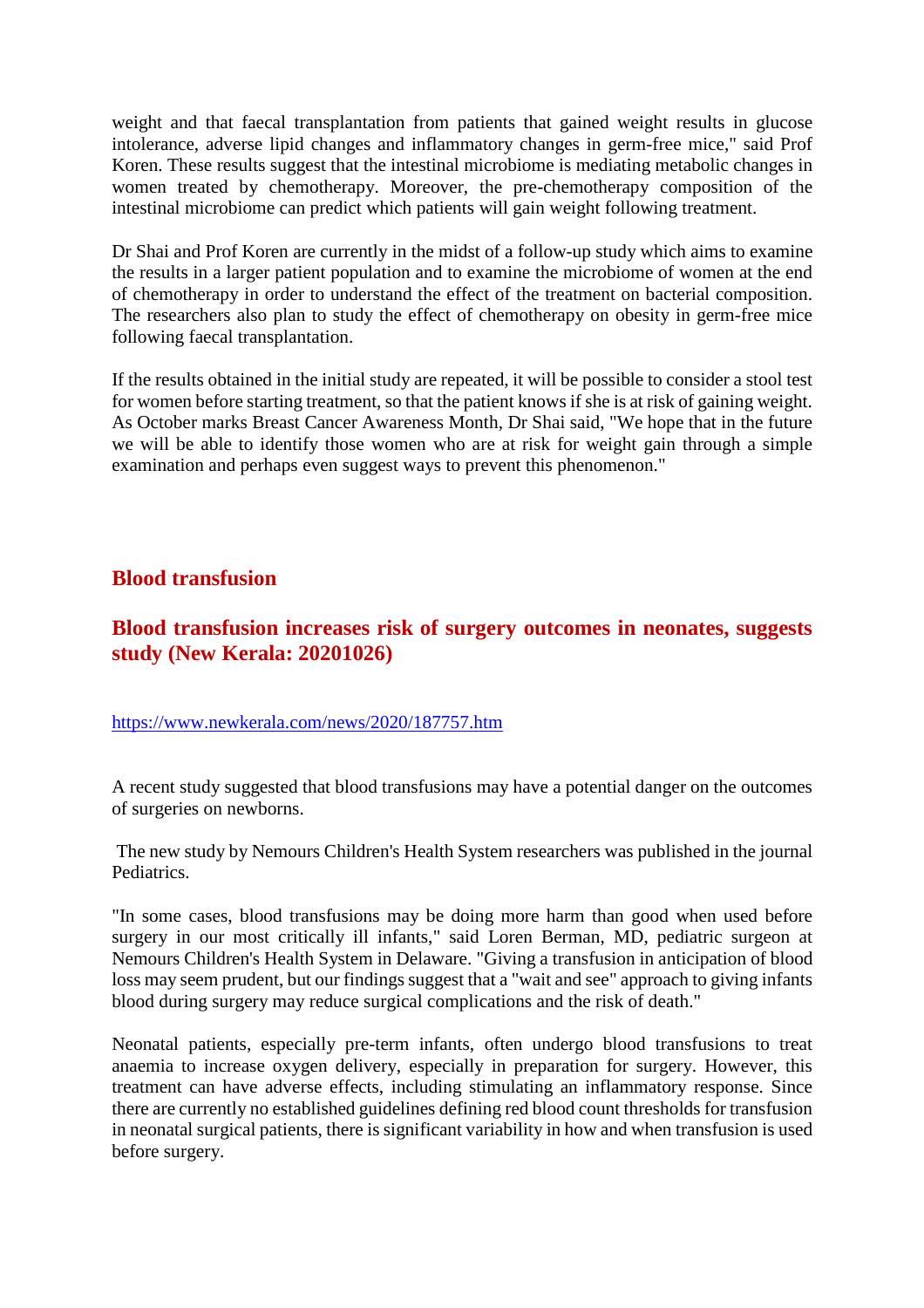Berman and her colleagues conducted a retrospective database analysis of 12,184 infants who underwent surgery between 2012 and 2015 using the American College of Surgeons National Surgical Quality Improvement Project Pediatric database. From there, a total 1,209 were identified who received a blood transfusion within 48 hours prior to surgery. The team compared the complications and deaths that occurred in this group within 30 days after surgery to those who did not receive a pre-operative transfusion. Because the group that received transfusions was found to be sicker prior to surgery, the team also conducted propensity score matching, statistical analysis to make a more equal comparison.Using both analytic approaches, pre-operative transfusions were independently associated with an approximately 50 per cent increased rate of postoperative complications or death in the 30 days post-surgery.

Given the findings, researchers concluded that blood transfusion may adversely affect surgical outcomes. They caution that prospective studies are needed to define transfusion thresholds to maximise the benefit of transfusion for anaemia while minimising the risk for surgical patients.

"It is clear that research is desperately needed to inform decision-making and improve surgical outcomes in these vulnerable infants," said Berman.

#### **Artificial bone**

#### **Researchers discover artificial bone coating to avoid secondary surgical procedure (New Kerala: 20201026)**

#### https://www.newkerala.com/news/2020/187734.htm

Researchers develop an artificial bone coating with stronger adhesion strength which may improve the success rate of implant surgeries.

The research was conducted at the Korea Institute of Science and Technology (KIST) Center for Biomaterials.

Bone disease is becoming increasingly prevalent in modern society due to population ageing among other factors, and the use of dental and orthopaedic implants to treat bone disease has been on the rise.

Despite the long history, however, there are still a number of issues associated with implant procedures such as a loose implant resulting from slow integration into the bone tissue or an inflammation necessitating a secondary surgical procedure.

To mitigate these issues, there has been an attempt to coat the implant material with 'artificial bone' that has the same composition as the actual human bone. Conventional coating methods, however, require a synthesis process to manufacture the artificial bone material and a separate coating process, which takes a long time. Plus, the binding between the substrate and the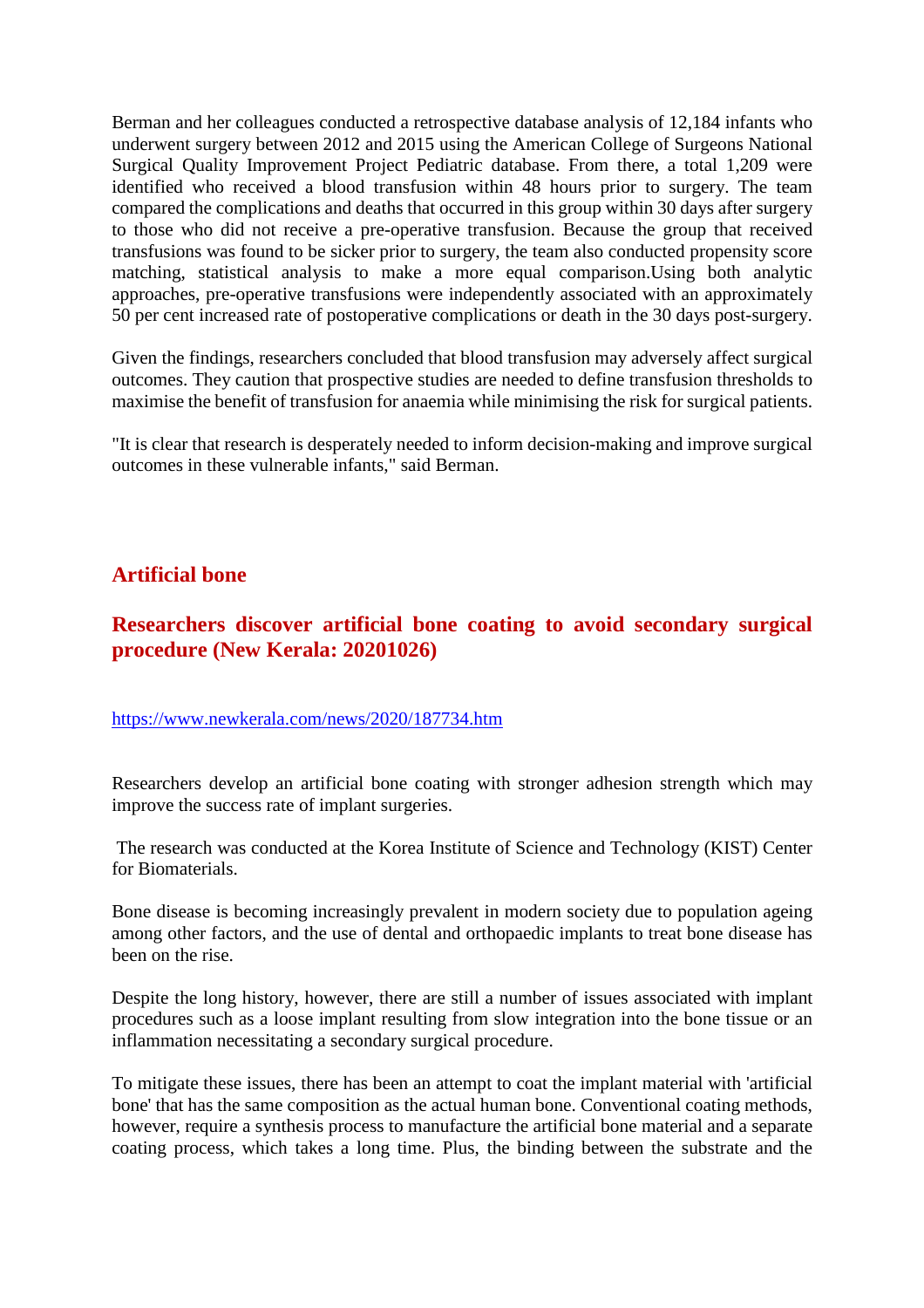artificial bone coating layer tends to be weak, resulting in damage or even drop-off, and strong coating methods that could be applied to actual patients in a clinical setting were rare.

Under these circumstances, Dr Hojeong Jeon's research team at KIST's Center for Biomaterials announced that they have developed a ceramic artificial bone coating with triple the adhesion strength compared to conventional coating materials.

The research team developed a technology to induce artificial bone coating, which had taken at least a day and required dozens of steps, in just one hour using a single process. By using the technique, there is no need to synthesize the raw material for artificial bone coating in a separate process, and it is possible to create the coating with a nanosecond laser without any expensive equipment or heat-treatment process.

Not only that, it is possible to form a coating layer with a stronger binding power than the few artificial bone coating techniques applied clinically today. Also, in case of using this process, it results in robust coating not only on metal surfaces but even on the surfaces of polymer materials such as orthopaedic plastic implants, which has not been possible with conventional processes.

In order to reduce the number of steps involved in the process as well as the duration and at the same time ensure robust coating, Dr Jeon's team positioned the material to be coated in a solution containing calcium and phosphorous, the main components of the bone and irradiated it with the laser. The temperature was raised in a localized manner at the target site of the laser, causing a reaction involving the calcium and phosphorous to produce ceramic artificial bone (hydroxyapatite) and the formation of a coating layer.

Unlike the conventional coating methods, the synthesis of the artificial bone component is induced by laser and, at the same time, the surface of the substrate is heated above the melting point for the artificial bone material to get adsorbed on the melted surface and get hardened as is, which maximizes the binding strength.

Dr Jeon said, "The hydroxyapatite coating method using nanosecond laser is a simple way to induce bioactivity in non-bio-active materials such as titanium and PEEK that are commonly used as biomaterials. I anticipate that it will become a game-changer in that it will have wide applications to diverse medical devices where osseointegration is needed.

#### **Herpes infection**

#### **Herpes infection may impair human brain development: Study (New Kerala: 20201026)**

#### https://www.newkerala.com/news/2020/187707.htm

Three cell-based models shed light on how herpes simplex virus type 1 (HSV-1) infection, which can spread to the fetal brain during pregnancy, may contribute to various neurodevelopmental disabilities and long-term neurological problems into adulthood, say researchers.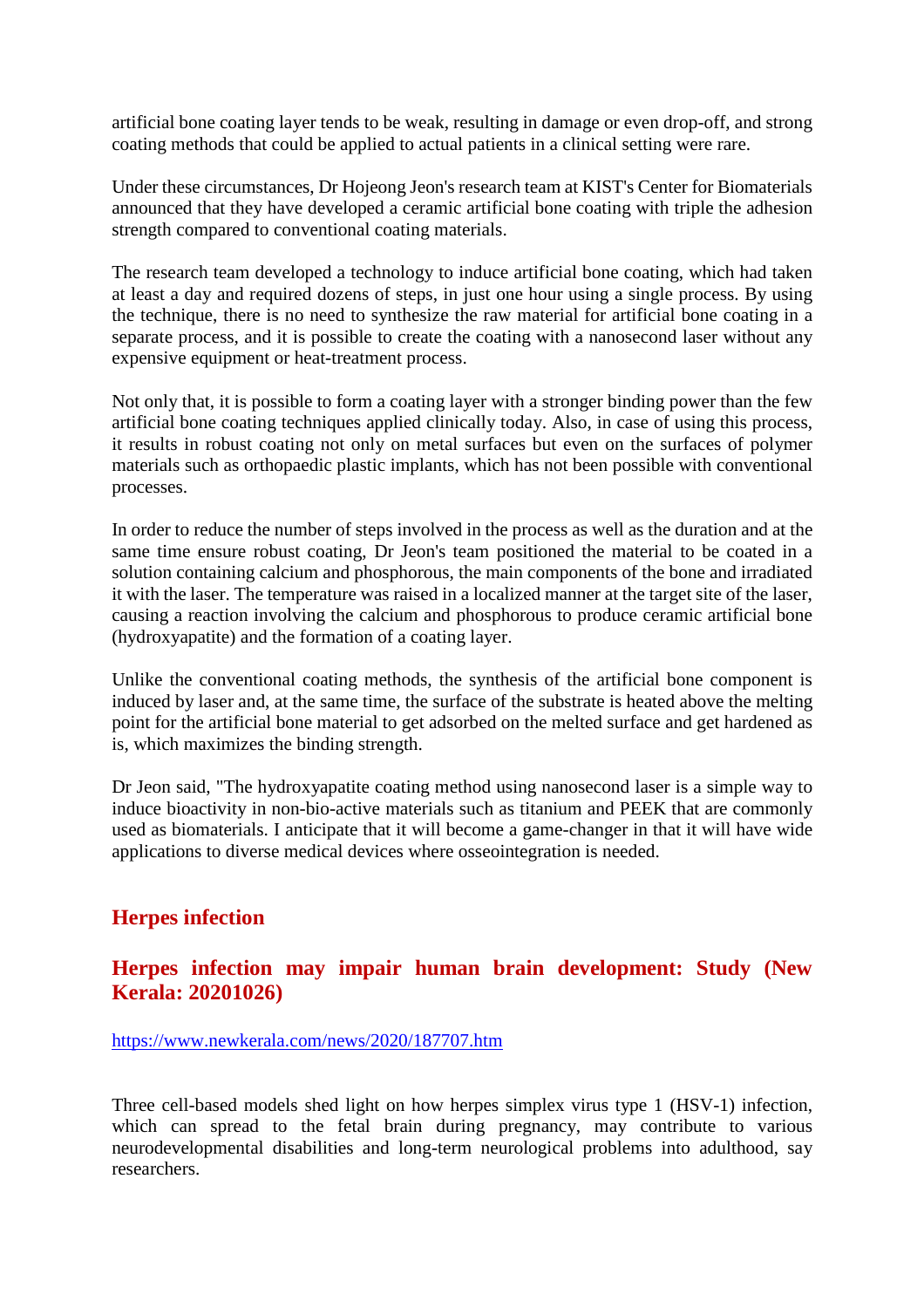According to the study, published in the journal PLOS Pathogens, HSV-1 is a highly prevalent pathogen that can cause lifelong neurological problems such as cognitive dysfunction, learning disabilities, and dementia.

"But progress in understanding the role of HSV-1 in human fetal brain development has been hampered by restricted access to fetal human brain tissue as well as limitations of existing animal models," said study authors from Wuhan University in China.

To address this gap in knowledge, the researchers generated three different cell-based neurodevelopmental disorder models, including a 2D layer of cells and a 3D brain-like structure.

These models are based on human induced pluripotent stem cells (hiPSCs) - immature, embryonic stem cell-like cells that are generated by genetically reprogramming specialized adult cells.

According to the researchers, HSV-1 infection in neural stem cells derived from hiPSCs resulted in activation of the caspase-3 apoptotic pathway, which initiates programmed cell death.

HSV-1 infection also impaired the production of new neurons, and hindered the ability of hiPSC-derived neural stem cells to convert into mature neurons through a process called neuronal differentiation.

Moreover, the HSV-1-infected brain mimicked the pathological features of neurodevelopmental disorders in the human fetal brain, including impaired neuronal differentiation and abnormalities in brain structure.

In addition, the 3D model showed that HSV-1 infection promotes the abnormal proliferation and activation of non-neuronal cells called microglia, accompanied by the activation of inflammatory molecules, such as TNF-a, IL-6, IL-10, and IL-4.

According to the authors, the findings open new therapeutic avenues for targeting viral reservoirs relevant to neurodevelopmental disorders.

"This study provides novel evidence that HSV-1 infection impaired human brain development and contributed to the neurodevelopmental disorder pathogen hypothesis," authors wrote.

#### **Cholesterol medications**

#### **Lower rate of cancer related death noticed in women taking cholesterol medications (New Kerala: 20201026)**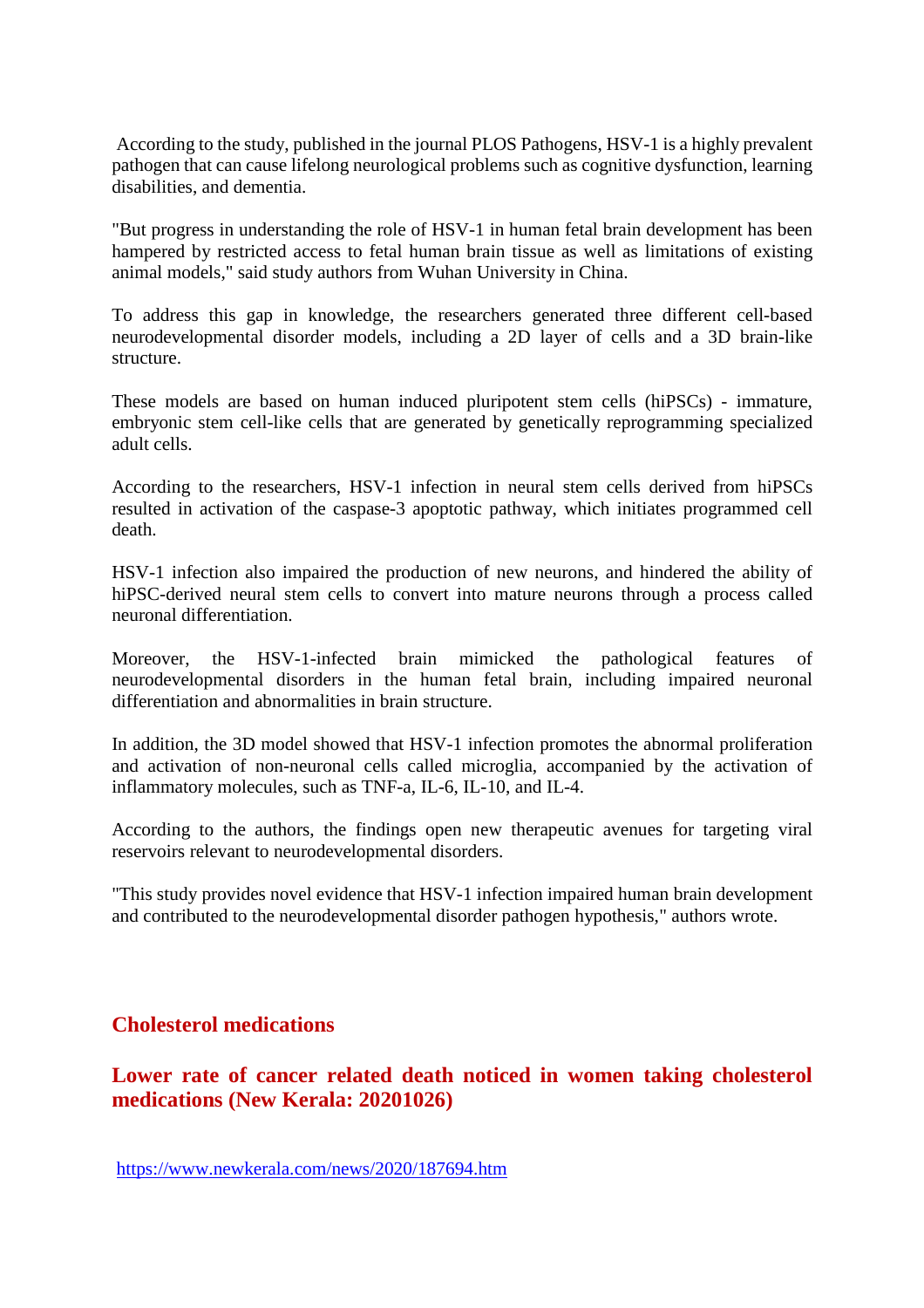Among women with breast cancer, colorectal cancer, or melanoma, those who were taking cholesterol-lowering medications, were less likely to die from cancer.

The analysis was published in the British Journal of Clinical Pharmacology.

The analysis included 20-046-11-719 and 6,430 women in Australia who were diagnosed with breast cancer, colorectal cancer, and melanoma, respectively, from 2003 to 2013. The women had been prescribed cholesterol-lowering medications such as statins before their diagnosis.

The more consistently women took these medications in the year after being diagnosed with cancer, the lower their likelihood of dying from the disease, suggesting that the drugs may have anti-tumour effects.

"If this inverse adherence-response relationship is confirmed, cholesterol-lowering medications -- primarily statins -- could be repurposed as adjuvant therapy to improve cancer prognosis," said co-author Jia-Li Feng, BMed, MMed, PhD, of QIMR Berghofer Medical Research Institute.

#### **Chemotherapy treatments**

#### **Study reveals about 60 per cent cancer patients do not respond effectively to chemotherapy treatments (New Kerala: 20201026)**

Nearly 60 per cent of all cancer patients do not respond effectively to chemotherapy treatments, as estimated by scientists from Purdue University. In recent research, they say that the results can be even worse - as many of those same patients experience toxic and sometimes deadly side effects.

Now, a Purdue University scientist and entrepreneur working to use simple LED light to help determine if certain chemotherapy options will work for specific patients. The work is published in Scientific Reports."We are using a technique very similar to Doppler radar used in the weather to advance personalized medicine," said David Nolte, the Edward M. Purcell Distinguished Professor of Physics and Astronomy in Purdue's College of Science. "We take the LED light and shine it on biopsies. We then apply chemotherapy to the biopsies and analyse how the light scatters off the tissues."

Nolte, who also is a member of the Purdue University Center for Cancer Research, said the light scattering dynamics give scientists and doctors detailed information about the likelihood of a chemotherapy drug being effective for a patient. Nolte said they have results within 24 hours. This first trial looked at biodynamic imaging on human patients with ovarian cancer.

"We look for signs of apoptosis, or what we call the controlled death of cells," Nolte said. "Apoptosis is the signal that indicates the effectiveness of the chemotherapy for this patient's tissues and tumours. For some cancers, there are so many treatment options available that it's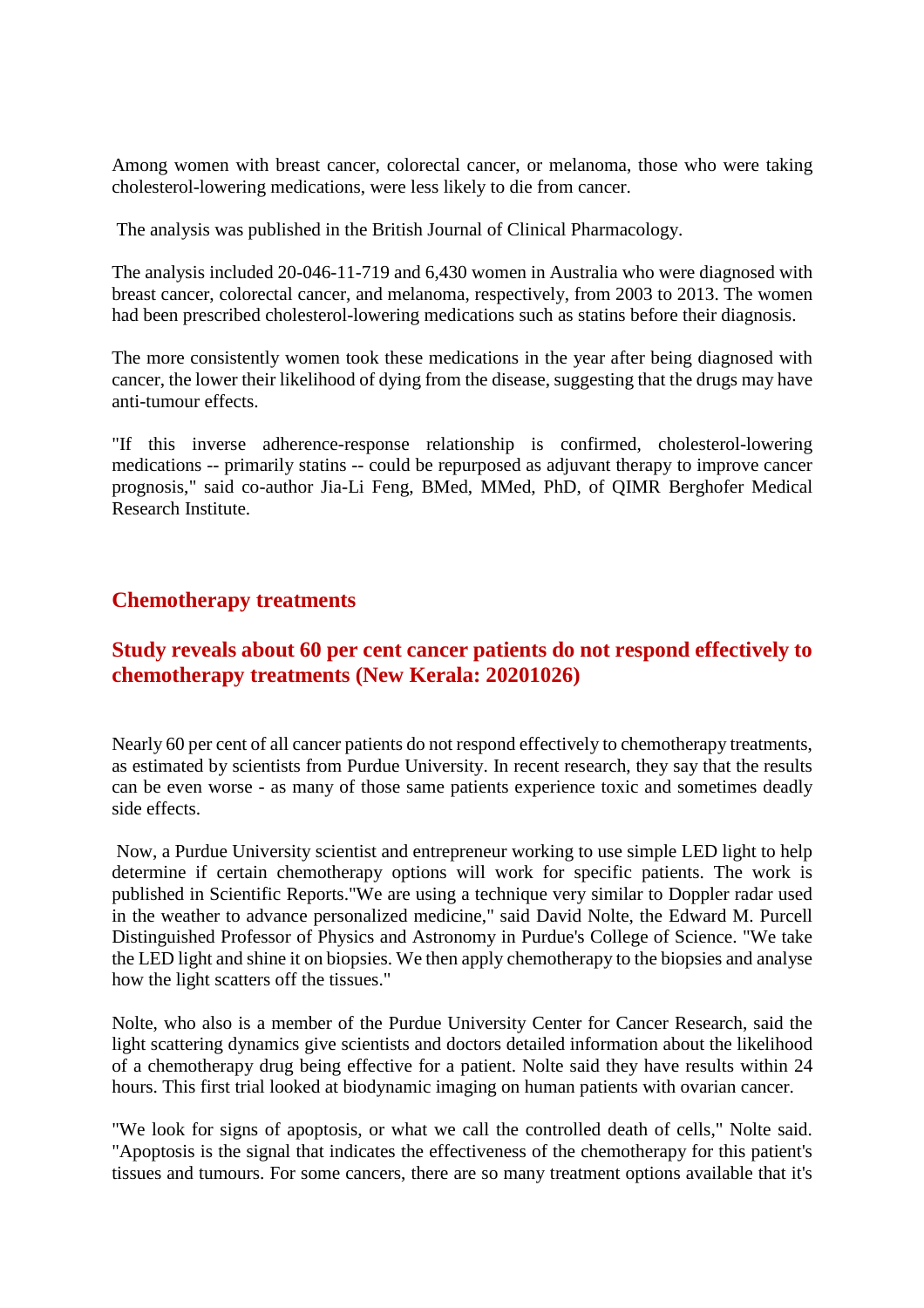like a doctor is trying to fit square pegs in circular holes until the desired outcome is found. We want to make this process better for patients."

Nolte has worked with several groups within the Purdue entrepreneurial and commercialization ecosystem, including the Purdue Foundry, on business plan development and management searches. AniDyn, a medical technology startup, was spun out of Purdue by professors Nolte and John J. Turek. AniDyn is focused on the development and commercialization of live-tissue imaging platform technologies.

Nolte also works closely with the Purdue Research Foundation Office of Technology Commercialisation to patent and license his technologies.

#### **Swine flu**

#### **Risk of Swine flu in MP amid season change & pandemic (New Kerala: 20201026)**

https://www.newkerala.com/news/2020/187579.htm

he risk of swine flu has increased in Madhya Pradesh with change in weather amid the ongoing corona pandemic. The state Health Department has issued guidelines to its officials to deal with the possible threat of swine flu and asked for immediate measures to tackle any eventuality.

The Directorate of Health has written to all the Chief Medical and health officials as well as Civil Surgeons in the state that due to the change in weather the possibility of swine flu seasonal influenza (H1N1) affecting people has increased.

In the screening, diagnosis, treatment and prevention of potential seasonal influenza (H1N1) cases necessary protocols and guidelines by the Government of India must be followed and acted upon.

Children, pregnant women and people suffering from any fatal disease are at the highest risk of catching this fever so they need to be more vigilant.

All health officials have been instructed to send twice daily the reports of common cold and cough patients in clinics to the state surveillance units.

#### **COVID-19 anxiety**

**Body image issues may be stemming from COVID-19 anxiety: Study (New Kerala: 20201026)**

https://www.newkerala.com/news/2020/187552.htm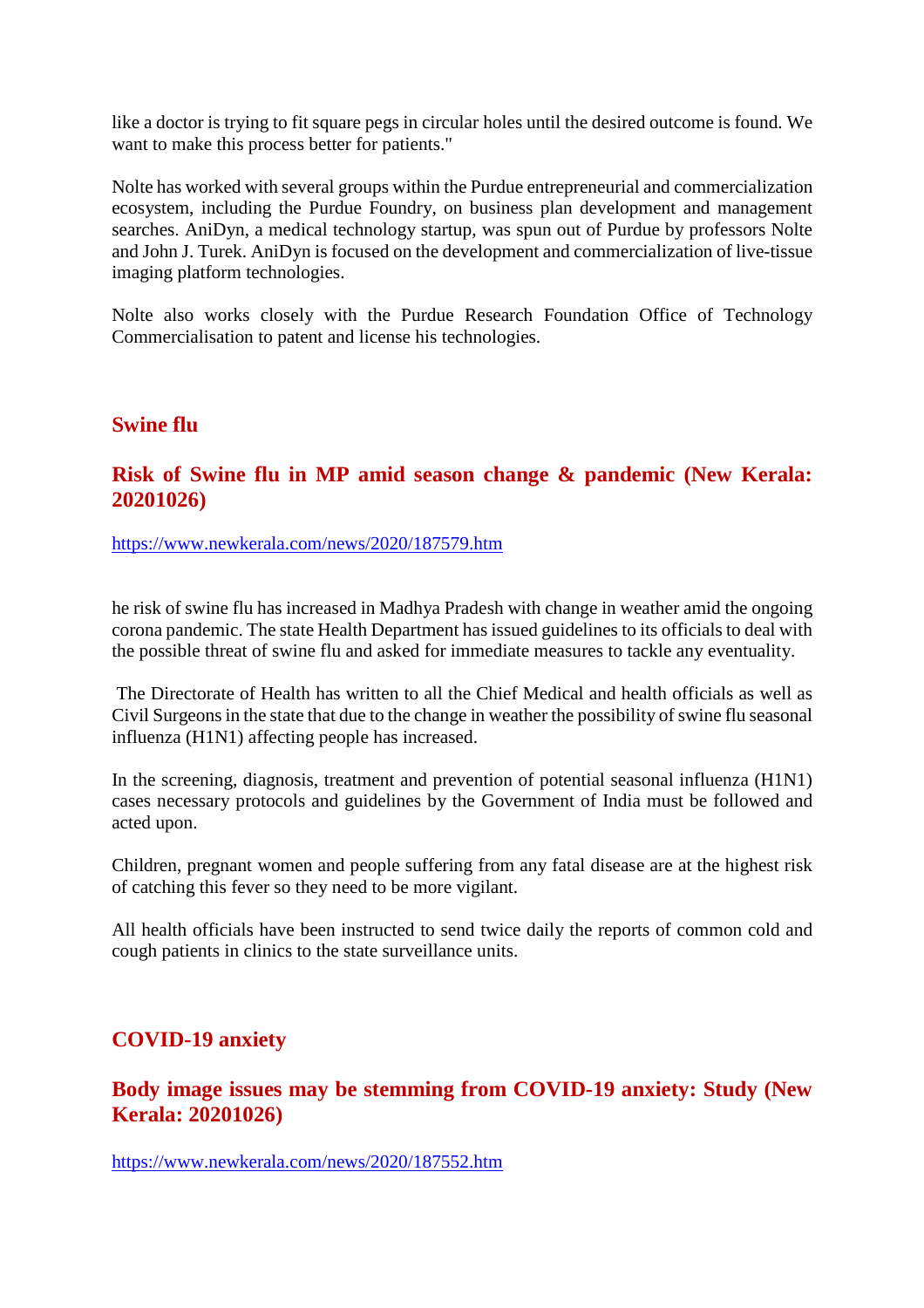A number of body image issues amongst men and women may be linked to anxiety and stress stemming from COVID-19, suggest the findings of a new study.

The research, led by Professor Viren Swami of Anglia Ruskin University (ARU) and published in the journal Personality and Individual Differences, involved 506 UK adults with an average age of 34.

Amongst women, the study found that feelings of anxiety and stress caused by COVID-19 were associated with a greater desire for thinness. It also found that anxiety was significantly associated with body dissatisfaction.

Amongst the male participants, the study found that COVID-19-related anxiety and stress were associated with a greater desire for muscularity, with anxiety also associated with body fat dissatisfaction.

Negative body image is one of the main causes of eating disorders, such as anorexia and bulimia, and this new study adds to recent research indicating that fears around COVID-19, and the consequences of the restrictions introduced to help tackle it, could be contributing to a number of serious mental health issues.

Lead author Viren Swami, Professor of Social Psychology at Anglia Ruskin University (ARU), said "In addition to the impact of the virus itself, our results suggest the pandemic could also be leading to a rise in body image issues. In some cases, these issues can have very serious repercussions, including triggering eating disorders.

"Certainly during the initial spring lockdown period, our screen time increased, meaning that we were more likely to be exposed to thin or athletic ideals through the media, while decreased physical activity may have heightened negative thoughts about weight or shape. At the same time, it is possible that the additional anxiety and stress caused by COVID-19 may have diminished the coping mechanisms we typically use to help manage negative thoughts."

"Our study also found that when stressed or anxious, our pre-occupations tend to follow gendertypical lines. During the lockdown, women may have felt under greater pressure to conform to traditionally feminine roles and norms, and messaging about self-improvement may have led to women feeling dissatisfied with their bodies and having a greater desire for thinness.

"Similarly, our findings reflect the way in which stress and anxiety impact men's relationships with their bodies, particularly in terms of masculine body ideals. Given that masculinity typically emphasises the value of toughness, self-reliance, and the pursuit of status, COVID-19-related stress and anxiety may be leading men to place greater value on the importance of being muscular."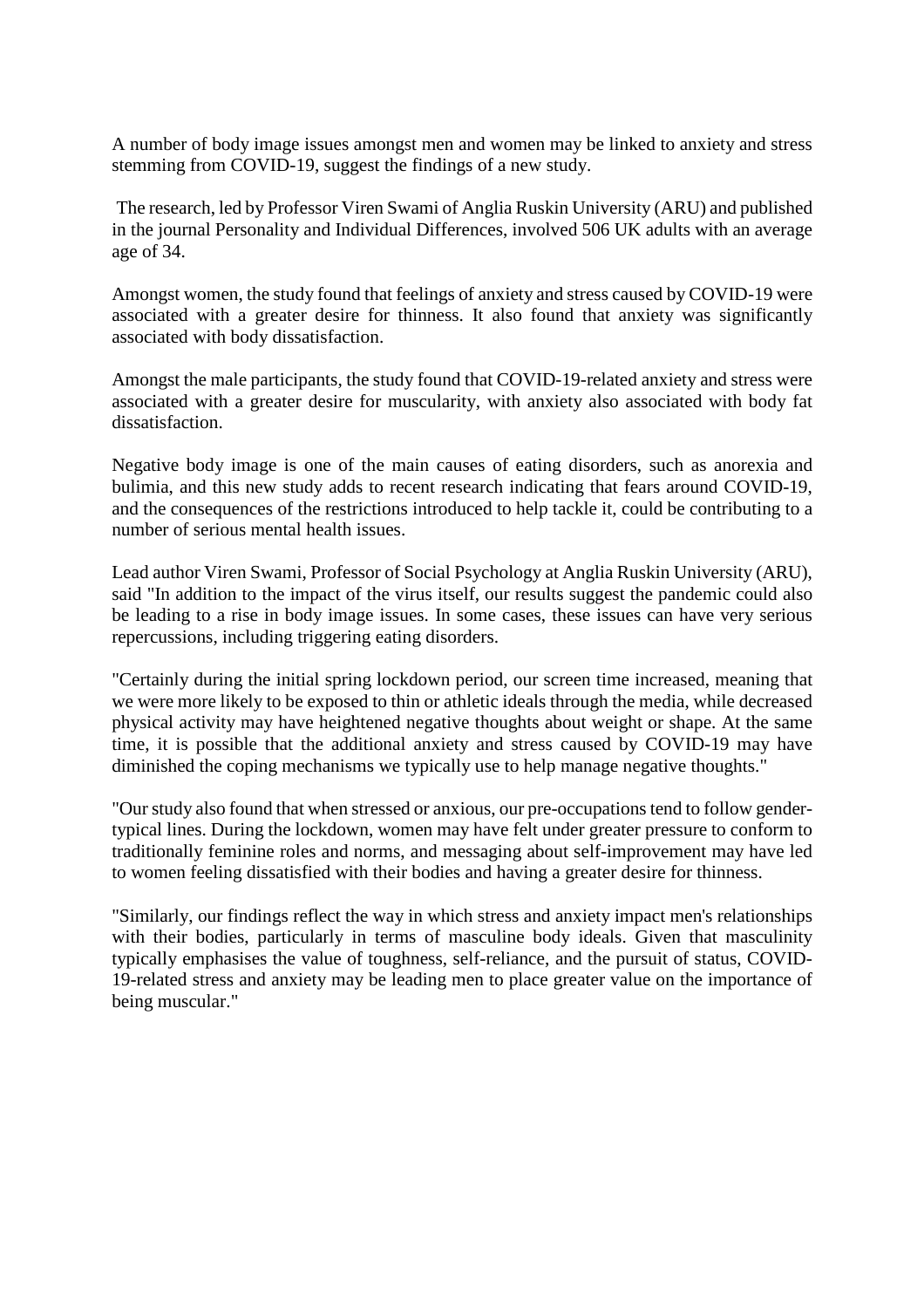#### **Health Care Services (Hindustan: 20201026)**

https://epaper.livehindustan.com/imageview\_406774\_128280714\_4\_1\_26-10-2020\_2\_i\_1\_sf.html